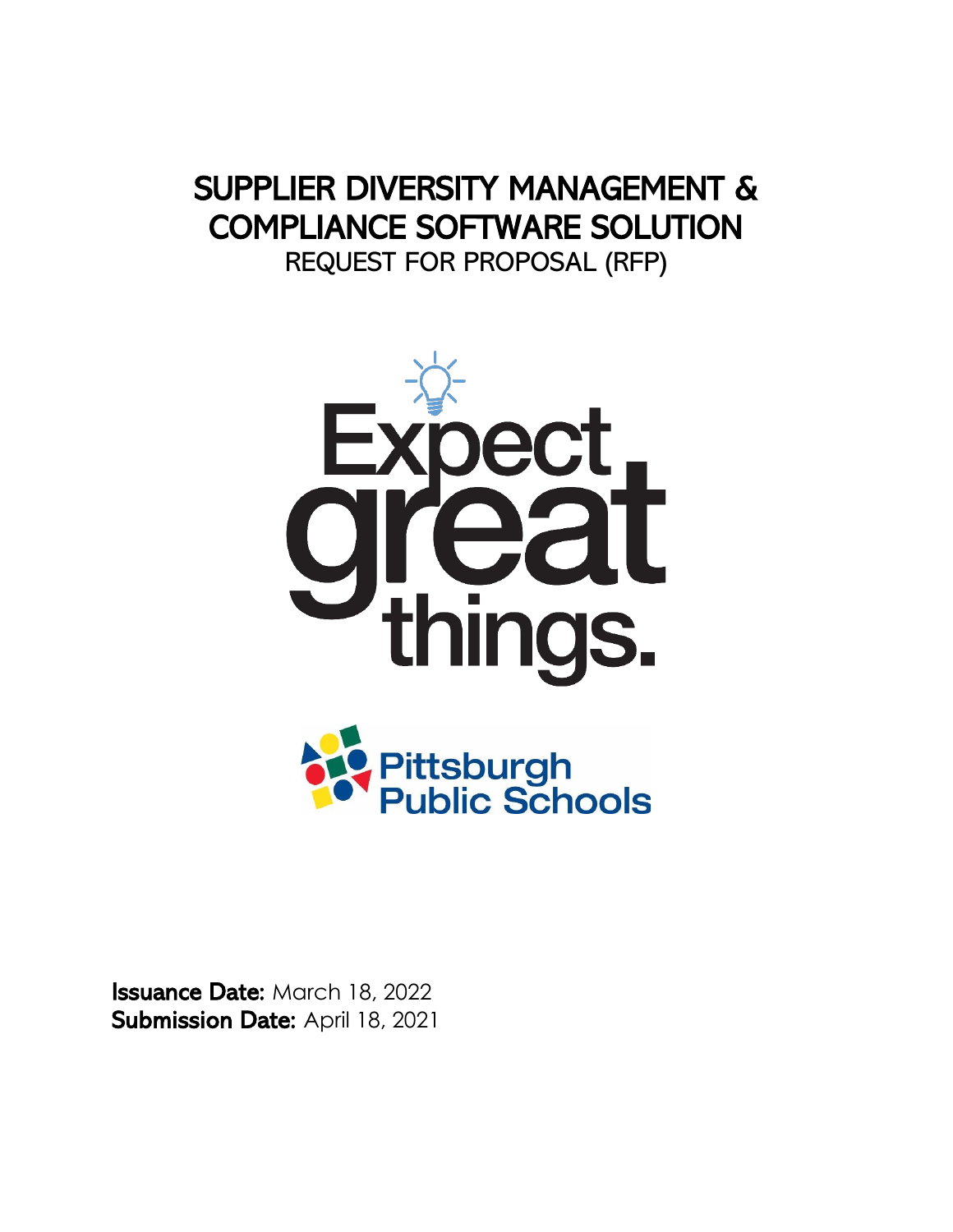

# **TABLE OF CONTENTS**

| $\circ$ |  |
|---------|--|
| $\circ$ |  |
| $\circ$ |  |
|         |  |
|         |  |
|         |  |
| O       |  |
|         |  |
| $\circ$ |  |
| $\circ$ |  |
| O       |  |
| O       |  |
| O       |  |
| $\circ$ |  |
|         |  |
|         |  |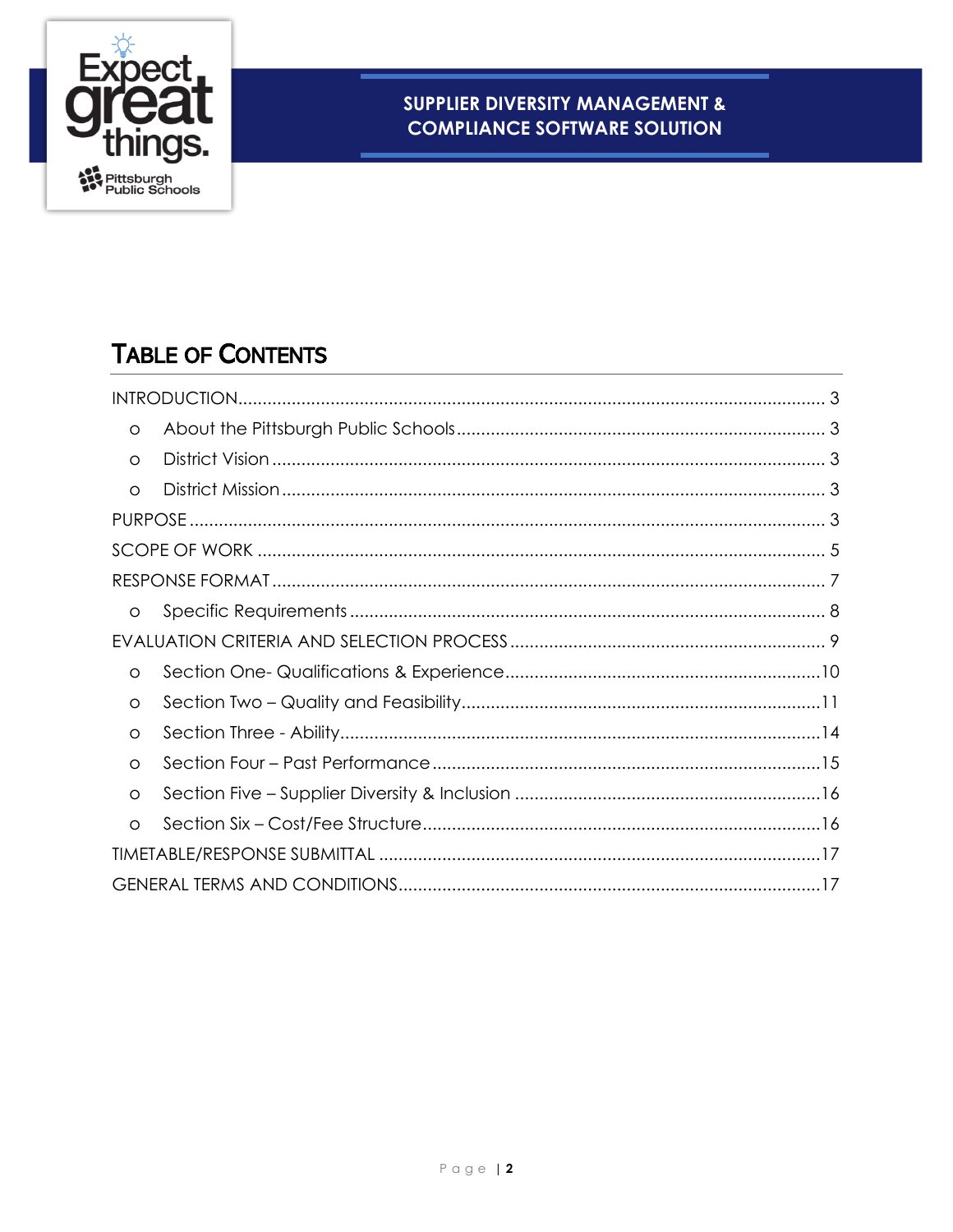

# <span id="page-2-0"></span>**INTRODUCTION**

### <span id="page-2-1"></span>o **ABOUT THE PITTSBURGH PUBLIC SCHOOLS**

The Pittsburgh Public Schools ("District") offers a wide variety of educational options and offerings for our diverse student body. We aim to provide options that not only match our students' passions and unique needs, but also help to prepare them for the real word through diverse experiences.

As the largest of 43 school districts in Allegheny County and second largest in Pennsylvania, Pittsburgh Public Schools serves approximately 21,000 students in Kindergarten through Grade 12 in 54 schools. In addition, Early Childhood programs serve 1,614 three- and four-year-olds in classrooms across the District.

#### <span id="page-2-2"></span>o **DISTRICT VISION**

All students will graduate high school college, career and life-ready prepared to complete a two-or four-year college degree or workforce certification.

#### <span id="page-2-3"></span>o **DISTRICT MISSION**

The Pittsburgh Public Schools will be one of America's premier school districts, student-focused, well-managed, and innovative. We will hold ourselves accountable for preparing all children to achieve academic excellence and strength of character, so that they have the opportunity to succeed in all aspects of life.

### <span id="page-2-4"></span>PURPOSE

The purpose of this Request for Proposal ("RFP") is for the Pittsburgh Public Schools to procure and fully implement a Supplier Diversity Management & Compliance Software application with a vendor- hosted web-based software system. This system will provide automated reporting and monitoring of diversity spend and integrate all procurement projects based upon the District's Eligible Business Enterprise (EBE) Policy and operating procedures.

The Pittsburgh Public Schools supplier diversity initiative and oversight are coordinated through its Minority/Women Business Department.

The District seeks a partner to assist the Pittsburgh Public Schools with planning and executing an implementation project from our current to a next generation software product. The software product will support the District's Minority/Women Business Department staff, as well as all other District departments engaged in identifying diverse Proposers in contracting.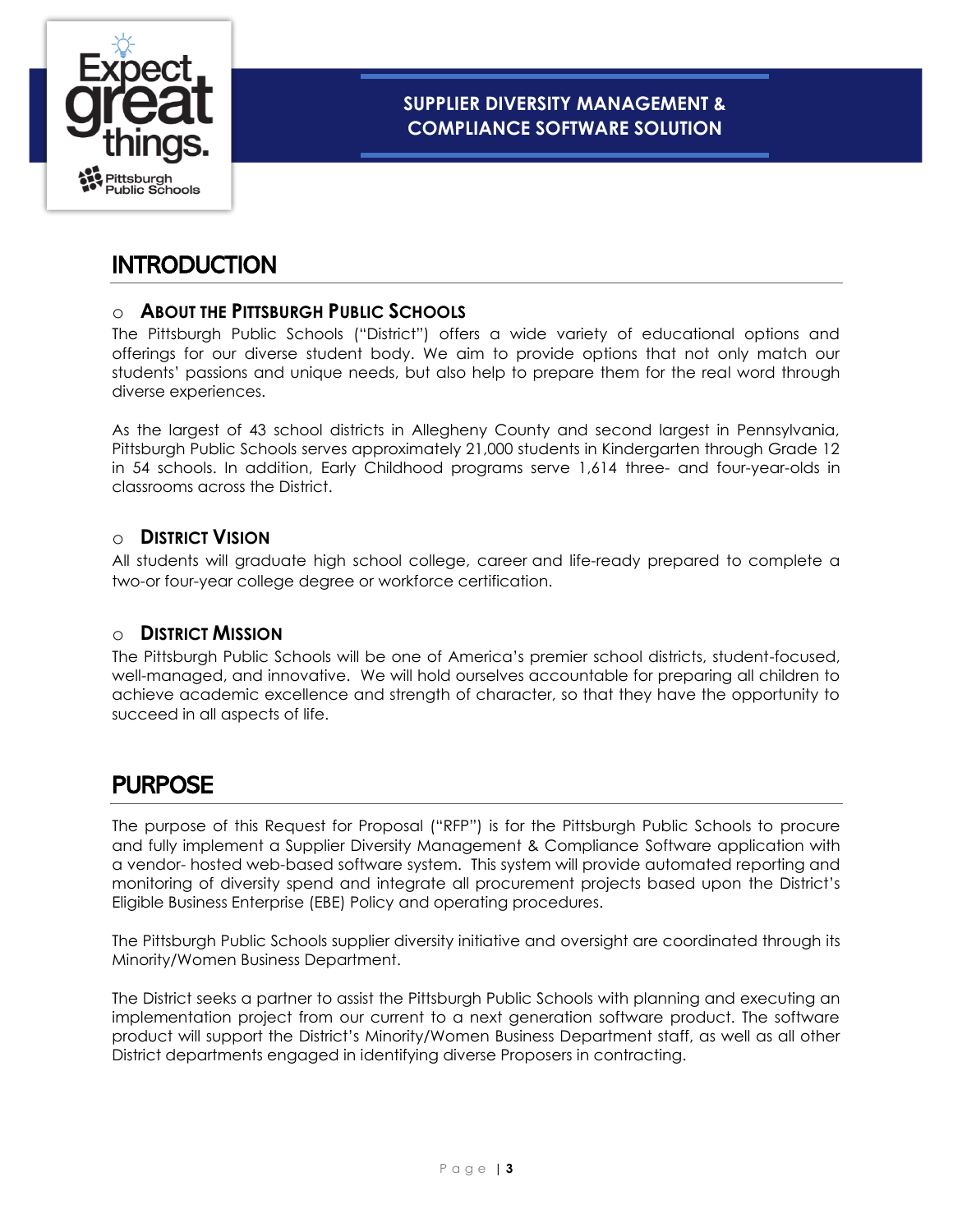

The software solution should include such functionalities as the following:

- Vendor Management
- Goal Setting/Availability Analysis
- Project Management
- Contract Compliance
- Diverse Spend Tracking & Analysis
- Reporting
- Outreach Management

The solution must be a completely hosted solution in order to keep the system fully functional.

The software program must allow for the tracking and monitoring of tier 1 and tier 2 Minority, Women, and/or Disadvantaged Business Enterprise (MBE/WBE/DBE) participation associated with business and workforce utilization metrics. The existing program is currently tracked partially by an outdated and unsupported compliance software system as well as manually. The manual processes are performed by the Minority/Women Business staff. The District intends to migrate data from its current compliance software system into the newly hosted solution.

The software solution provided must be fully hosted and maintained by the submitting Proposer, and include any and all required software, licenses, support services, training in its best use (both end-user and application administration), and application configuration required to make the system fully functional and useful to the District.

Our successful Proposer should be prepared to provide development, integration, migration, training and ongoing support for a duration of at least five (5) years after the system goes live and is expected to be renewable annually thereafter, subject to mutual agreement, as well as funding, appropriation, and approval by the District Board of Directors. The solution must integrate with our current ERP System (MUNIS) and any future platforms that are utilized throughout the District.

The successful Proposer will be required to migrate data from the existing system (Outreach Manager) and establish and maintain required integrations and compatibility with MUNIS. The software must interface with MUNIS to obtain prime contractor contact and payment data and well as contract information. The procured system is expected to provide a platform/service to obtain sub-contractor payment data from the prime contractors/consultants and update the sub-contractor utilization by contract and overall spend automatically.

User categories include the District's:

- Minority/Women Business Department Staff (principally)
- A Technology Lead/Team
- Prime Contractors
- Sub-Contractors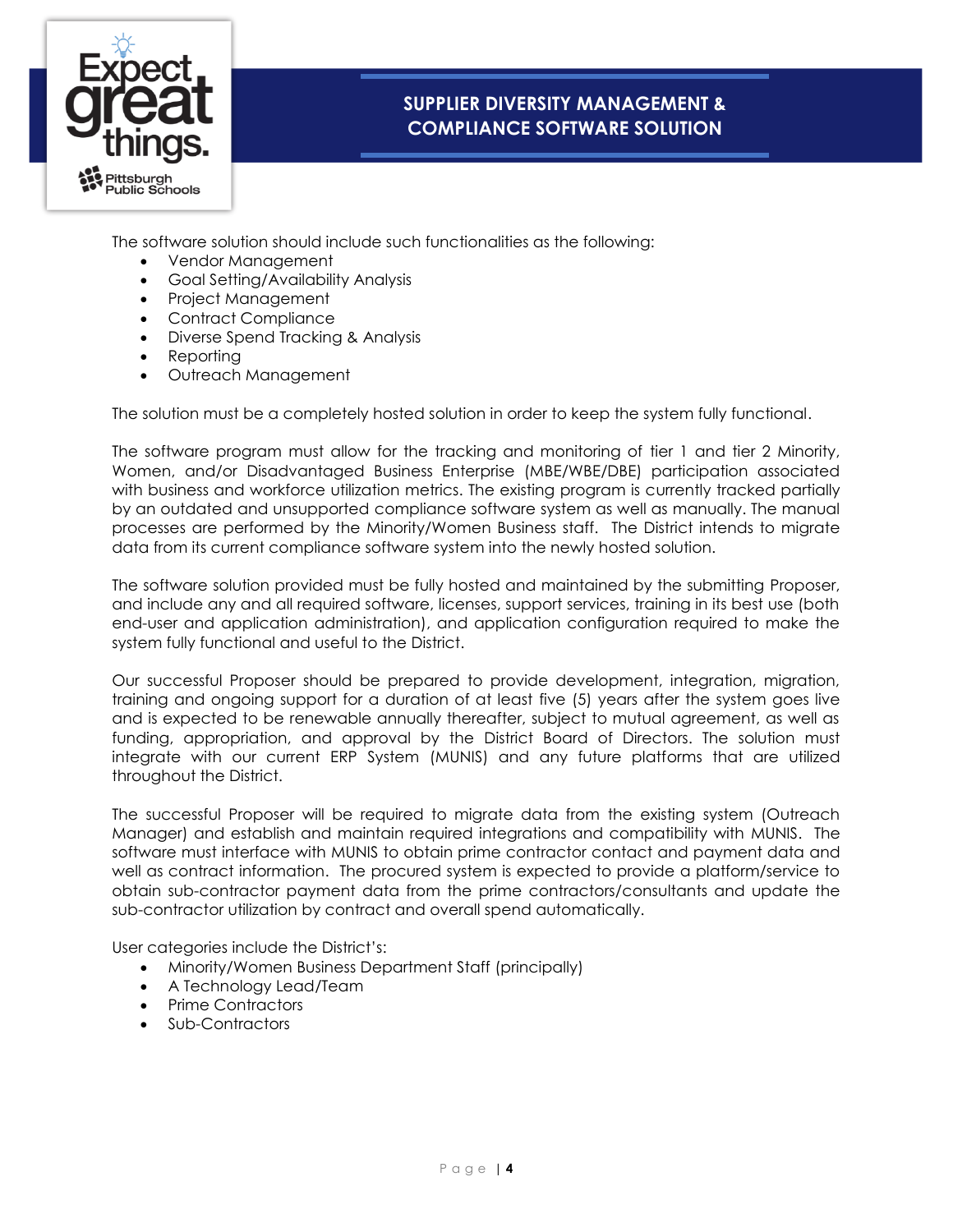

# <span id="page-4-0"></span>SCOPE OF WORK

The implementation of a software solution for monitoring, tracking and evaluating the inclusion and compliance of Minority, Women, Disadvantaged Business Enterprise firms (M/W/DBE) will enable the District to:

- I. Retire its current, outdated system.
- II. Closely align with the requirements of CFR 49 Part 26, as outlined by the U.S. Department of Transportation's DBE Program guidelines.
- III. Allow for real time monitoring that encourages adherence to the District's policies and expectations.
- IV. Generate timely and accurate reports documenting the District's utilization of Minority, Women, Disadvantaged and 8(a) certified Business Enterprise firms, collectively referred to as Eligible Business Enterprises (EBEs).
- V. Reduce Minority/Women Business Department staff time devoted to manual processes.
- VI. Provide a monitoring and tracking tool for the District's departments that allows ongoing project review.
- VII. Maintain historical contract utilization data.
- VIII. Provide contracting data necessary to prepare for potential Disparity Study availability tables.
- IX. Provide automated targeted business directories and generate bidders lists.
- X. Generate opportunity alerts via the web-based application.
- XI. Update the current tracking and monitoring process consistent with industry trends.
- XII. Share contractor data with internal and external stakeholders that implement and operate diversity inclusion programs and contract with diverse contractors.

While interfacing with the District's MUNIS platform, the proposed solution shall enable the indicated users to perform the following activities:

#### **ADMINISTRATION:**

| Requirement                                                                                   | <b>Impacted Users</b> |
|-----------------------------------------------------------------------------------------------|-----------------------|
| Create users, delete users and grant levels of access rights.                                 | <b>MWBD Staff</b>     |
| Set restriction levels for access to contractor payment information<br>based on user profile. | MWBD Staff            |
| Set restriction levels for access to reports based on user profile.                           | MWBD Staff            |

#### **CONTRACTOR MANAGEMENT:**

| Requirement                                                                                                                                                                                                  | <b>Impacted Users</b>       |
|--------------------------------------------------------------------------------------------------------------------------------------------------------------------------------------------------------------|-----------------------------|
| Create prime contractor and sub-contractor accounts. Information to<br>I be captured shall include Tax ID, contractor name and description,<br>insurance information, contact information, web address, etc. | MWBD Staff or<br>Technology |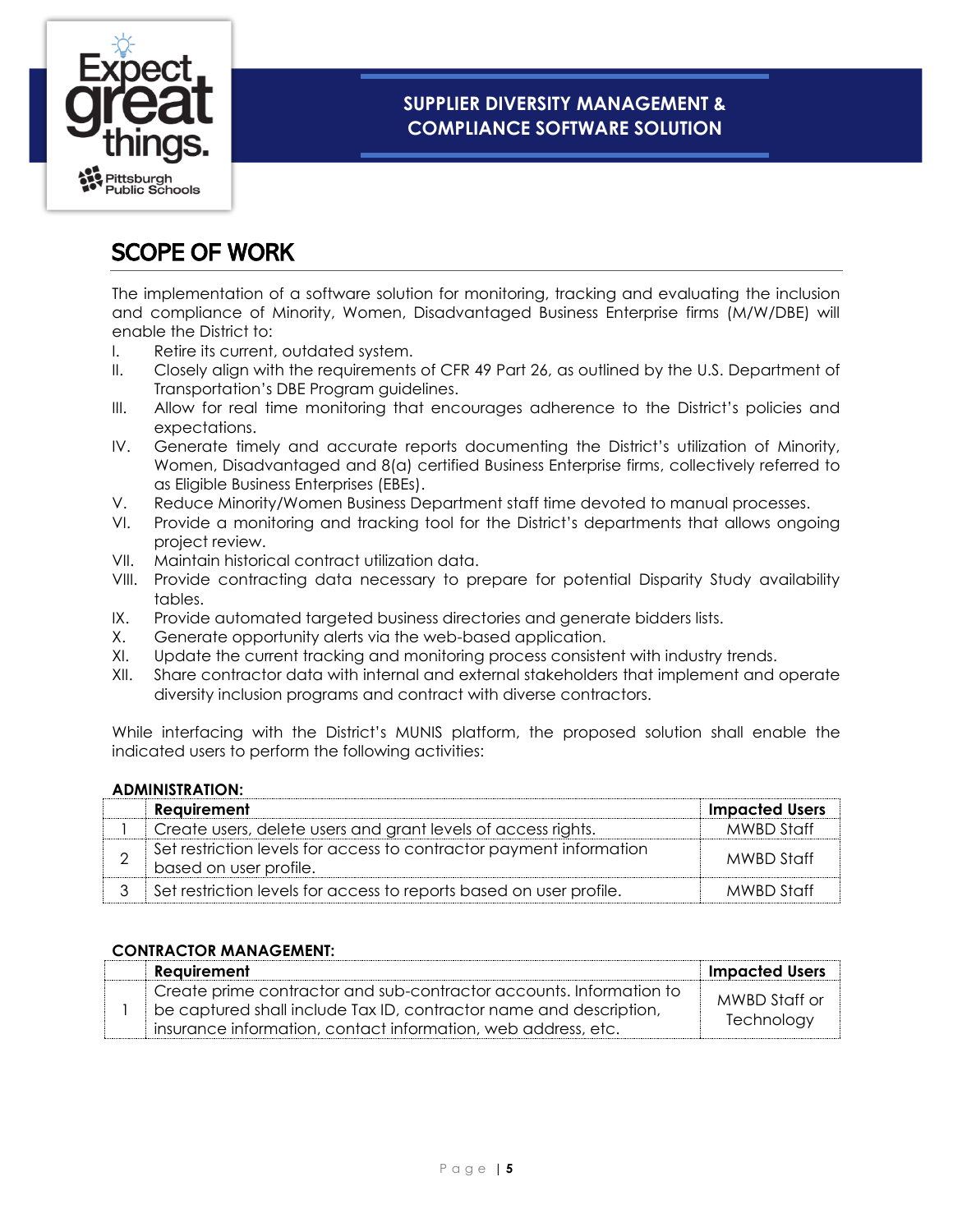

| ⌒ | Modify contractor status when needed (Active/Inactive/Certified/<br>Non-Certified).                 | MWBD Staff |
|---|-----------------------------------------------------------------------------------------------------|------------|
| 3 | Delete or update contractor information in real time.                                               | MWBD Staff |
|   | Perform an online search for contractor information using different<br>parameters.                  | All Users  |
|   | Enable the sharing of Proposer information with internal and external<br>stakeholders.              | MWBD Staff |
| 6 | Create a directory of all diverse firms that can be posted online and<br>searched by anyone.        | MWBD Staff |
|   | Track all communications and activities tied to each contractor<br>including desk and field audits. | All Users  |

#### **CONTRACT PAYMENT ENTRY/ MONITORING:**

|                          | Requirement                                                                                                                                                                                                                                                                                                                                                                                                                                                               | <b>Impacted Users</b>                |
|--------------------------|---------------------------------------------------------------------------------------------------------------------------------------------------------------------------------------------------------------------------------------------------------------------------------------------------------------------------------------------------------------------------------------------------------------------------------------------------------------------------|--------------------------------------|
|                          | Enter sub-contractor payment data.                                                                                                                                                                                                                                                                                                                                                                                                                                        | Primes                               |
| $\overline{2}$           | Upon entry of sub-contractor payment data, trigger an email<br>$\bullet$<br>notification to the District's MWBD staff and to the sub-<br>contractor(s). The contract compliance number shall be used to<br>identify the department, or staff, and sub-contractors to receive<br>the email notification.<br>The email notification shall contain a summary of the payment<br>$\bullet$<br>information for the sub-contractor that was provided by the prime<br>contractor. | Prime<br>Contractors &<br>MWBD Staff |
| 3                        | Upon receipt of the email, the sub-contractor shall electronically<br>confirm or deny the payment information and submit feedback to the<br>District's MWBD staff.                                                                                                                                                                                                                                                                                                        | Sub-Contractors                      |
| $\overline{\mathcal{A}}$ | Interface to the District's MUNIS system to extract prime contractor<br>payment data.                                                                                                                                                                                                                                                                                                                                                                                     | Vendor<br>& Technology<br>Team       |
| 6                        | Upon receipt of feedback from sub-contractor, review and verify the<br>sub-contractor's payment information in the system.                                                                                                                                                                                                                                                                                                                                                | MWBD Staff                           |
| 7                        | Enforce the verification of payment information to all sub-contractors<br>identified to meet the EBE goal before a payment can be approved<br>and released to the prime. CRUCIAL                                                                                                                                                                                                                                                                                          | MWBD Staff                           |
| 8                        | Approve sub-contracting payment information. This shall update the<br>payment status.                                                                                                                                                                                                                                                                                                                                                                                     | MWBD Staff                           |

### **DATA INTEGRATION & MIGRATION/TRAINING: Proposer shall be responsible for the following:**

|  | Requirement                                                | <b>Impacted Users</b> |
|--|------------------------------------------------------------|-----------------------|
|  | Provide training and training materials for District staff | MWBD Staff &          |
|  |                                                            | Technology            |
|  | Integrate and migrate existing data into the new system    | MWBD Staff &          |
|  | Establish workflow for MUNIS integration                   | Technology            |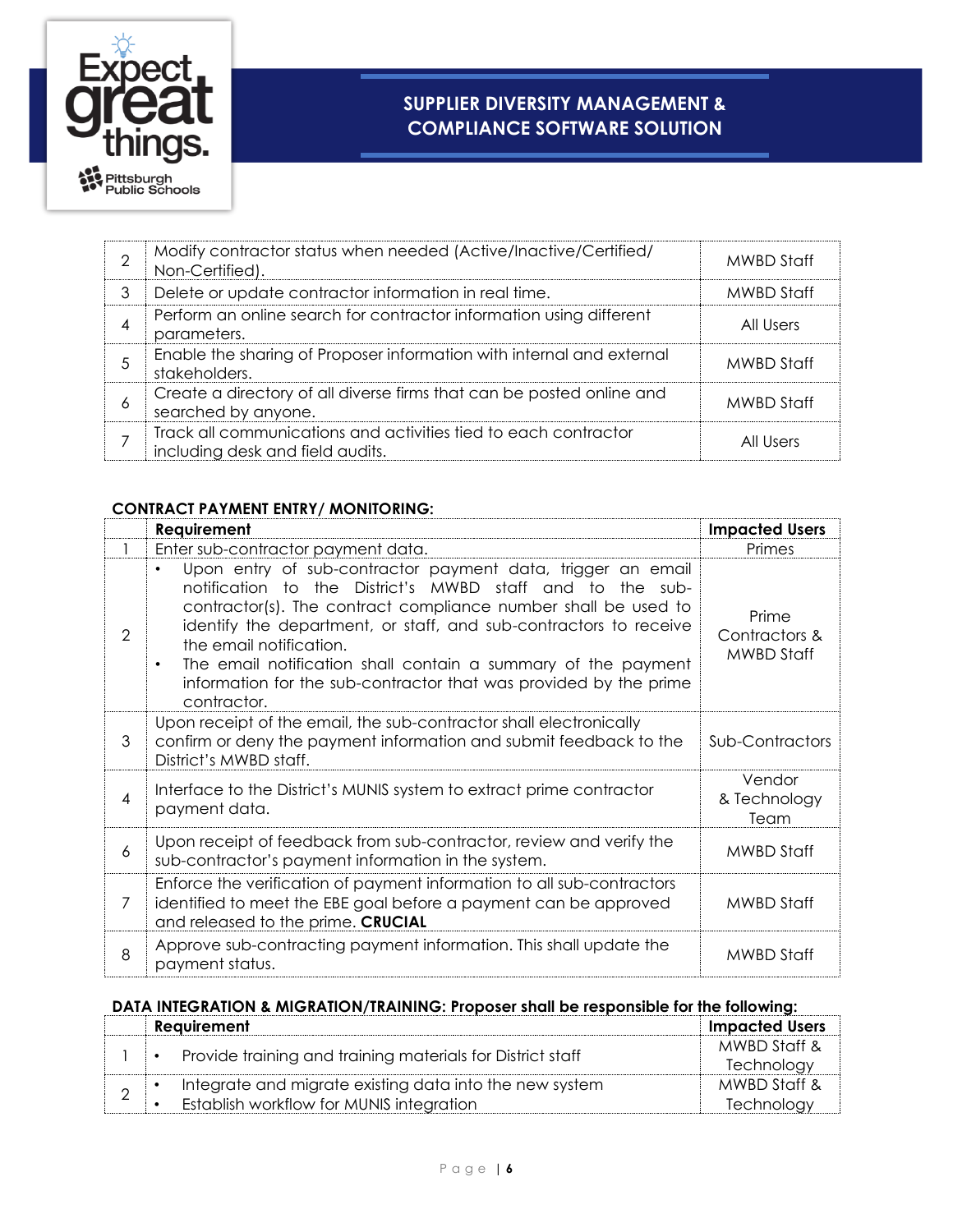

**REPORTING:**

### **SUPPLIER DIVERSITY MANAGEMENT & COMPLIANCE SOFTWARE SOLUTION**

|               | KEPURIING:                                                                                                                                                                                                                                                                                                                                                                                                                                                                                                            |                            |
|---------------|-----------------------------------------------------------------------------------------------------------------------------------------------------------------------------------------------------------------------------------------------------------------------------------------------------------------------------------------------------------------------------------------------------------------------------------------------------------------------------------------------------------------------|----------------------------|
|               | Requirement                                                                                                                                                                                                                                                                                                                                                                                                                                                                                                           | <b>Impacted Users</b>      |
|               | Generate standard and ad hoc reports including the following:<br>Payment history reports for prime and sub-contractors<br>The District's monthly, quarterly and annual utilization reports and<br>$\bullet$<br>others as required by MWBD Staff<br>Other payment information using various parameters including<br>٠<br>procurement categories, race-conscious/neutral, departments<br>Diverse spend for non-contract expenditures such as P-Card and<br>$\bullet$<br>purchase orders                                 | MWBD Staff &<br>Technology |
| $\mathcal{P}$ | Measure and track commitment vs. actual diversity spend e.g.:<br>Generate and access reports based on department<br>Generate and access reports based on procurement types<br>$\bullet$<br>Generate and access reports based on certification types<br>$\bullet$<br>Generate and access reports based on agenda types<br>Generate and access reports based on race-conscious/neutral<br>٠<br>types<br>Generate and access reports based on ethnicity and gender<br>٠<br>Generate and access reports based on category | MWBD Staff                 |

# <span id="page-6-0"></span>RESPONSE FORMAT

One (1) original and five (5) copies of the proposal, including any/all attachments and cover letter, must be prepared and submitted by **5:00PM EST on Monday, April 18, 2022**, with "Supplier Diversity Management & Compliance Software Solution" as the subject line. In addition to the hardcopies, the original proposal should be loaded on a USB drive as a requirement to complete your submission. Please forward your proposal submission via U.S. mail or delivery service to:

> **PAULA B. CASTLEBERRY** Minority/Women Business Coordinator **[PITTSBURGH PUBLIC SCHOOLS](http://pps.k12.pa.us/)** 1305 Muriel Street Pittsburgh PA 15203 [pcastleberry1@pghschools.org](mailto:pcastleberry1@pghschools.org)

Proposals must be submitted in accordance with the proposal outline detailed in this RFP.

The District reserves the right to select a proposal in its entirety or some portion(s) thereof. The District also reserves the right to reject any and all proposals, waive irregularities, and to select the proposal that is determined to be the most advantageous to the District.

Proposals submitted via email or fax will not be accepted.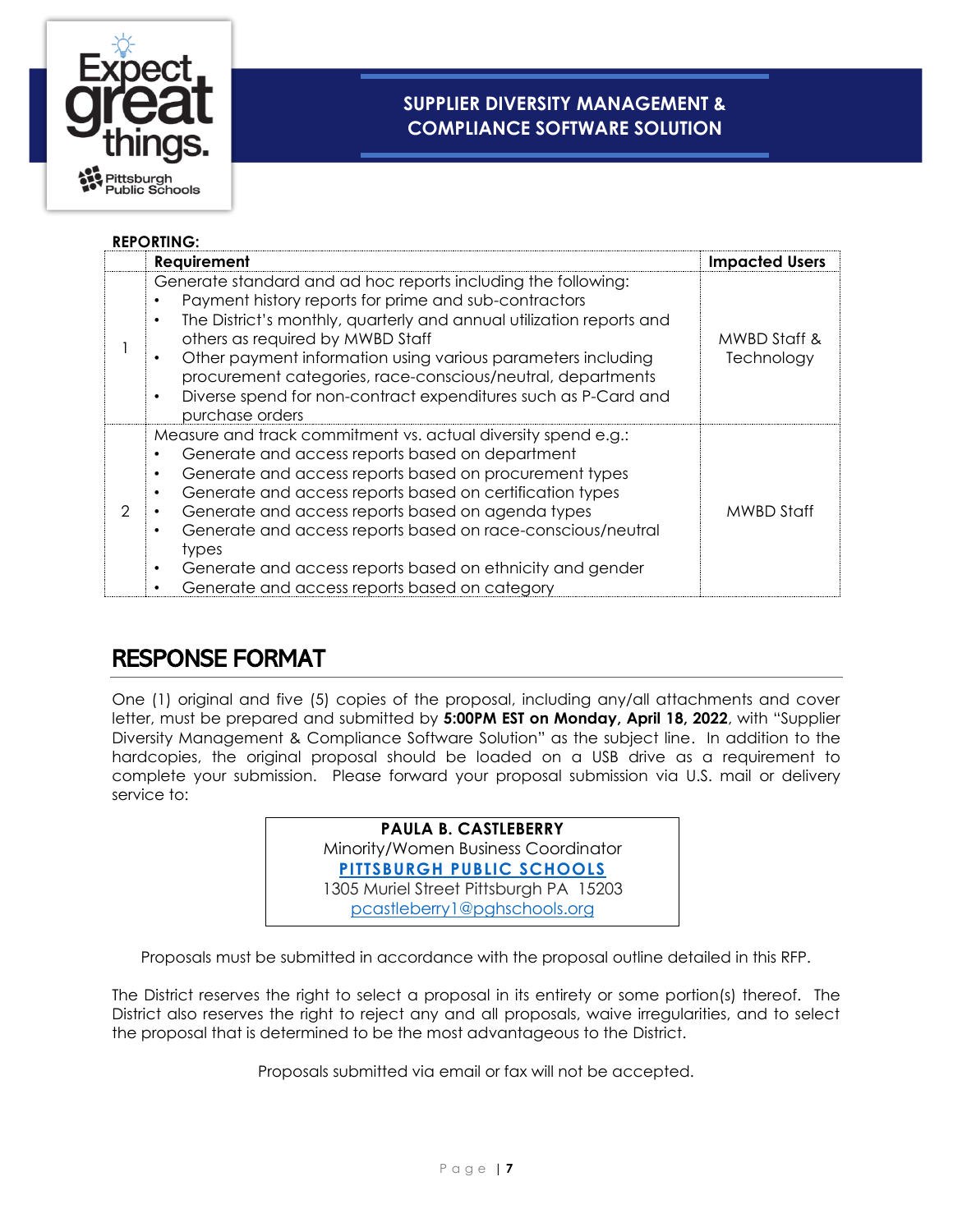

#### **QUESTIONS**

All inquiries regarding this RFP must be made in writing to Ms. Paula B. Castleberry at [pcastleberry1@pghschools.org.](mailto:pcastleberry1@pghschools.org) Any verbal outreach will be redirected to submit inquiries in writing via email.

#### <span id="page-7-0"></span>o SPECIFIC REQUIREMENTS

Responses should address the following questions or requests for information and be organized so that the specific questions or requests for information each begin on a new page with the question repeated at the top of the page.

#### **I. Letter of Transmittal**

A. Each proposal should be accompanied by a letter of transmittal **which**  summarizes key points of the proposal, and which is signed by an authorized officer.

#### **II. Proposer's Experience and Qualifications**

A. Please provide an overview of your company and its qualifications. Please include the location of the company's office(s) and identify the headquarters location as well as the nearest representative or supporting office.

#### **III. Supplier Diversity Management & Compliance Software System Team**

- A. Provide brief resumes or biographies for the following individuals who will be assigned to the District's solution, including any relevant experience for each individual. Please include only those individuals who will work on the District's solution including contact information.
- B. The staff member who will assume chief responsibility for managing and supporting the migration and implementation of the District's Supplier Diversity Management & Compliance Software solution.
- C. Other members of your team assigned to the project and the specific role that each can be expected to play.
- D. Team members assigned to provide training to the end users as well as our Technology staff.

#### **IV. Plan of Work**

A. Please provide a detailed plan of work for the District's engagement. It should include a fee structure that your firm would propose to fully implement the Supplier Diversity Management & Compliance Software solution for the District, including migration, integration and training.

#### **V. Proposer's Equal Employment Opportunity Policy/Supplier Diversity Plan**

- A. Describe your company's equal employment opportunity policies and programs.
- B. Has your company or any of its employees, or anyone acting on its behalf, ever been convicted of any crime or offense arising directly or indirectly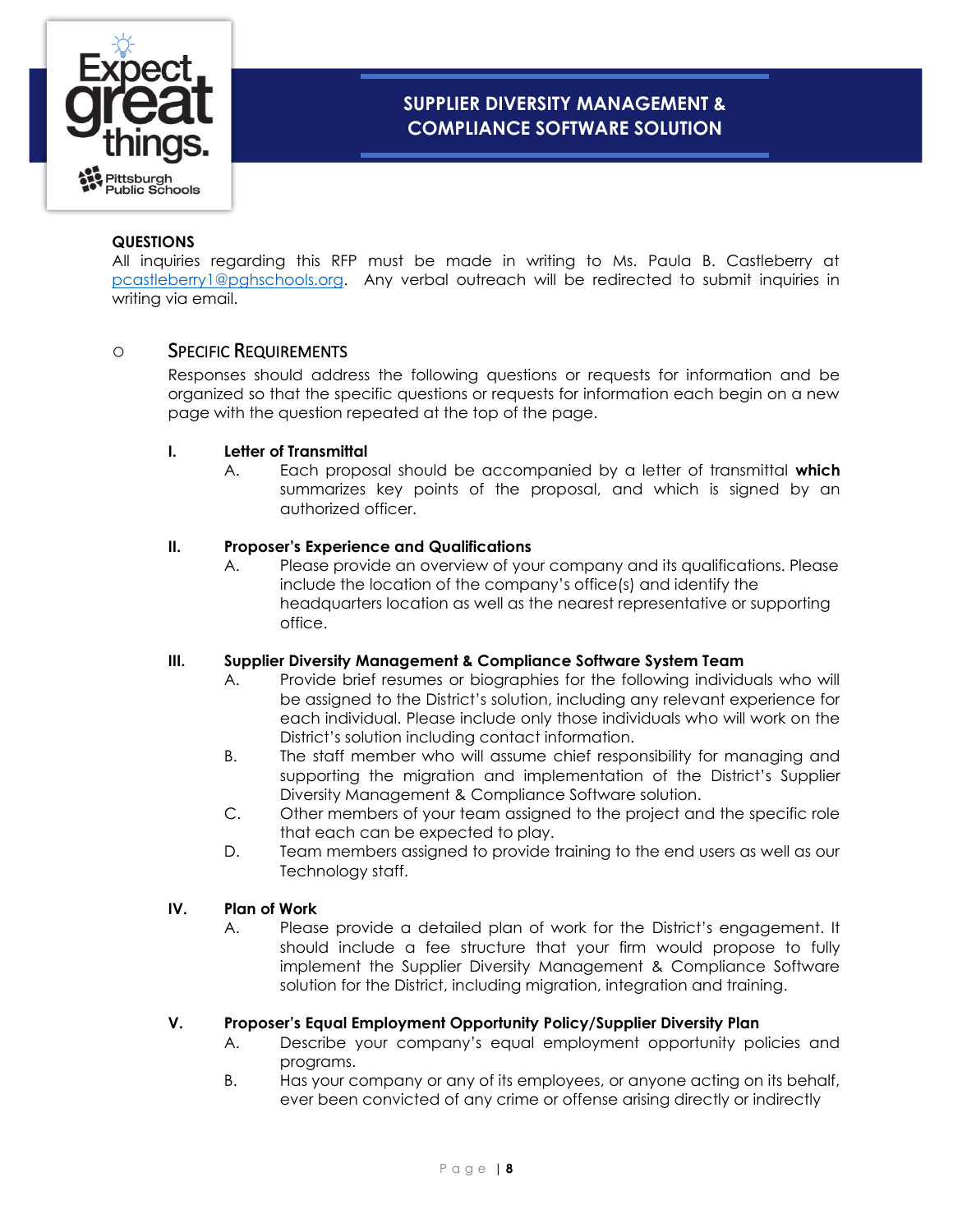

from the conduct of your company's business or have any of your company's officers, directors or persons exercising substantial policy discretion ever been convicted of any crime or offense involving financial misconduct or fraud? If so, please describe any such convictions and surrounding circumstances in detail.

- C. Has your company, or any of its employees, or anyone acting on its behalf, been indicted or otherwise charged in connection with any criminal matter rising directly or indirectly from the conduct of your company's business which is still pending or have any of your company's officers, directors or persons exercising substantial policy discretion been indicted or otherwise charged in connection with any criminal matter involving financial misconduct or fraud which is still pending? If so, please describe any such indictments and surrounding circumstances in detail.
- D. Describe the company's experience in implementing Supplier Diversity Management & Compliance Software Systems for the past 2 years in the following categories:
	- 1. Agencies utilizing MUNIS
	- 2. Various Pennsylvania School Districts
	- 3. Any other School Districts
	- 4. Agencies utilizing the U.S. DOT's CFR 49 Part 26 for DBE firms
	- 5.

## <span id="page-8-0"></span>EVALUATION CRITERIA AND SELECTION PROCESS

The District reserves the right to request oral presentations from those firms determined to be in a competitive range and shall use the information derived from these oral presentations, if any, in its evaluation.

An Evaluation Panel will convene. The role of the Evaluation panel will be to evaluate all proposals submitted for this RFP and to make a recommendation for award. The contract will be awarded to the qualified Consultant whose proposal is most advantageous to the District. The

evaluation criteria specified below will be considered but will not be the sole factor used to determine the successful Proposer. Thus, while the points in the evaluation criteria indicate their relative importance, the total scores will not necessarily be determinative of the award. Rather, the total scores will guide the District in making an intelligent award based upon the evaluation criteria.

The District anticipates selecting one Consultant using the following criteria to determine which proposal meets the needs of the District best. The District anticipates using the following criteria: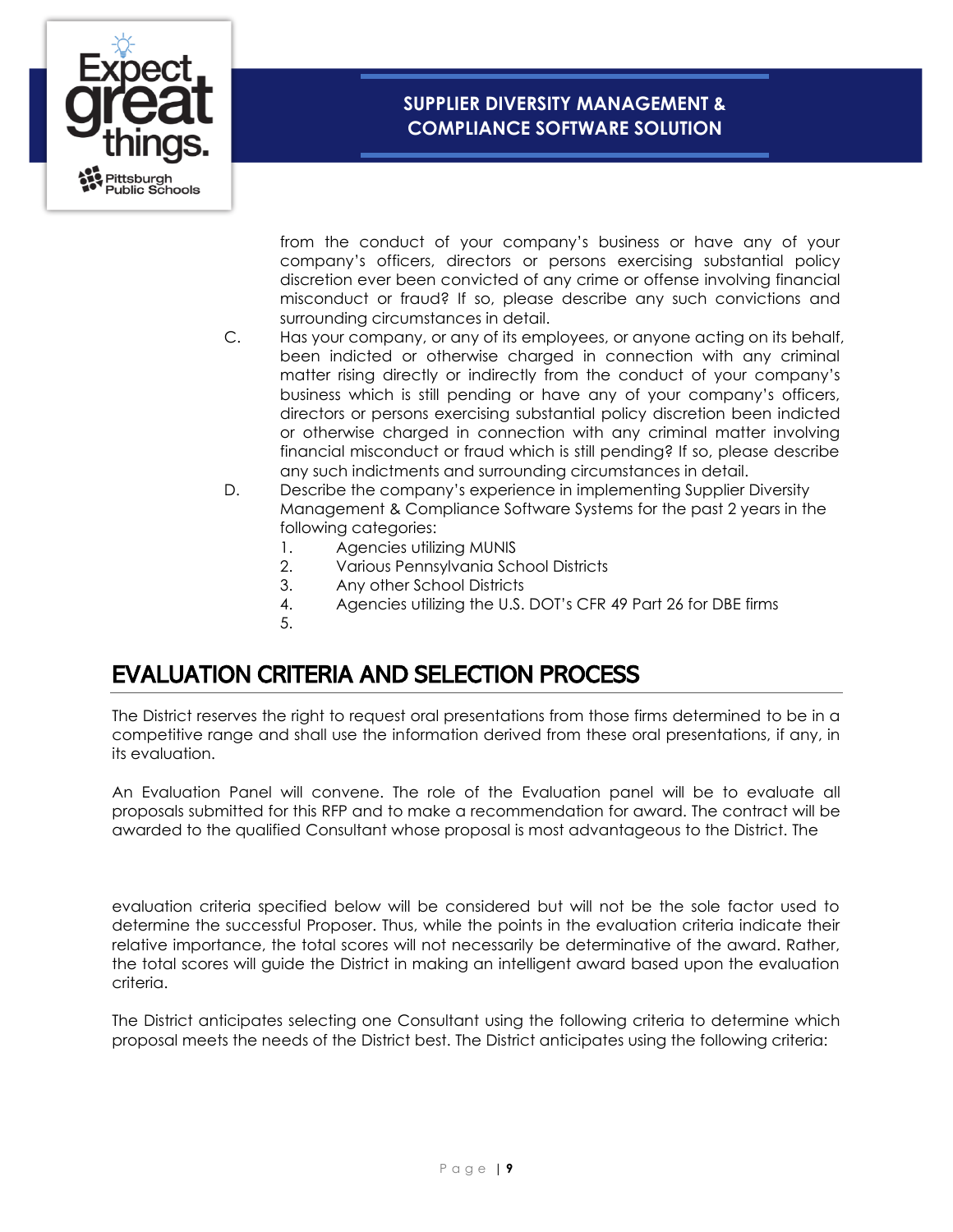

| Section One -<br><b>Qualifications &amp; Experience</b><br>(20 points maximum):     | The competence of the Proposer to perform the required<br>service as indicated by the technical training, education<br>and experience of the Proposer's personnel who will be<br>assigned to perform the work.                                                                                                                                                                                                                                                                                                                                                                                                                       |
|-------------------------------------------------------------------------------------|--------------------------------------------------------------------------------------------------------------------------------------------------------------------------------------------------------------------------------------------------------------------------------------------------------------------------------------------------------------------------------------------------------------------------------------------------------------------------------------------------------------------------------------------------------------------------------------------------------------------------------------|
| Section Two -<br><b>Quality and Feasibility</b><br>(20 points maximum):             | The quality and feasibility of the Proposer's technical<br>specifications. The Proposer will demonstrate in its project<br>plan how it will best meet the needs and reduce the risks of<br>the District during the migration process. The Evaluation<br>Panel will give points to Proposers who clearly demonstrate<br>their compliance with the needs defined in the technical<br>specifications. If the Proposer does not include a specific<br>item preferred in the technical specification, the Proposer<br>will be scored based on its ability to demonstrate how its<br>offer meets the high-quality demands of the District. |
| Section Three -<br><b>Ability &amp; Implementation Plan</b><br>(20 points maximum): | The ability of the Proposer to perform the required service<br>competently and expeditiously as indicated by the<br>Proposer's workload and the availability of necessary<br>personnel, equipment and facilities.                                                                                                                                                                                                                                                                                                                                                                                                                    |
| Section Four -<br><b>Past Performance</b><br>(15 points maximum):                   | The past performance of the Proposer as reflected by<br>evaluations of agencies and other previous clients of the<br>Proposer with respect to such factors as quality of work,<br>success in controlling costs, and success in meeting<br>deadlines.                                                                                                                                                                                                                                                                                                                                                                                 |
| Section Five -<br><b>Supplier Diversity &amp; Inclusion</b><br>(5 points maximum):  | The Proposer will demonstrate their plan to include diverse<br>vendors in the completion of this software solution and<br>integration and/or provide proof of current certification as<br>diverse vendor.<br>The Proposer will provide the<br>a<br>demographics of its workforce, especially those who will<br>perform on this project.                                                                                                                                                                                                                                                                                              |
| Section Six -<br><b>Cost/Fee Structure</b><br>(20 points maximum):                  | The Proposer will provide a detailed disclosure of costs and<br>fees associated with products and services for this<br>implementation as well as ongoing annual maintenance<br>and support.                                                                                                                                                                                                                                                                                                                                                                                                                                          |

### <span id="page-9-0"></span>o **SECTION ONE- QUALIFICATIONS & EXPERIENCE**

Provide sufficient information in a clear, concise manner to the District for evaluation of the competence of the Proposer and the Proposer's personnel (as indicated by technical training, education and experience) to perform the requested services. Section One should include the following information:

I. Proposer shall demonstrate through its background and qualifications that it is capable of providing the services described in this RFP by submitting the following information in its response: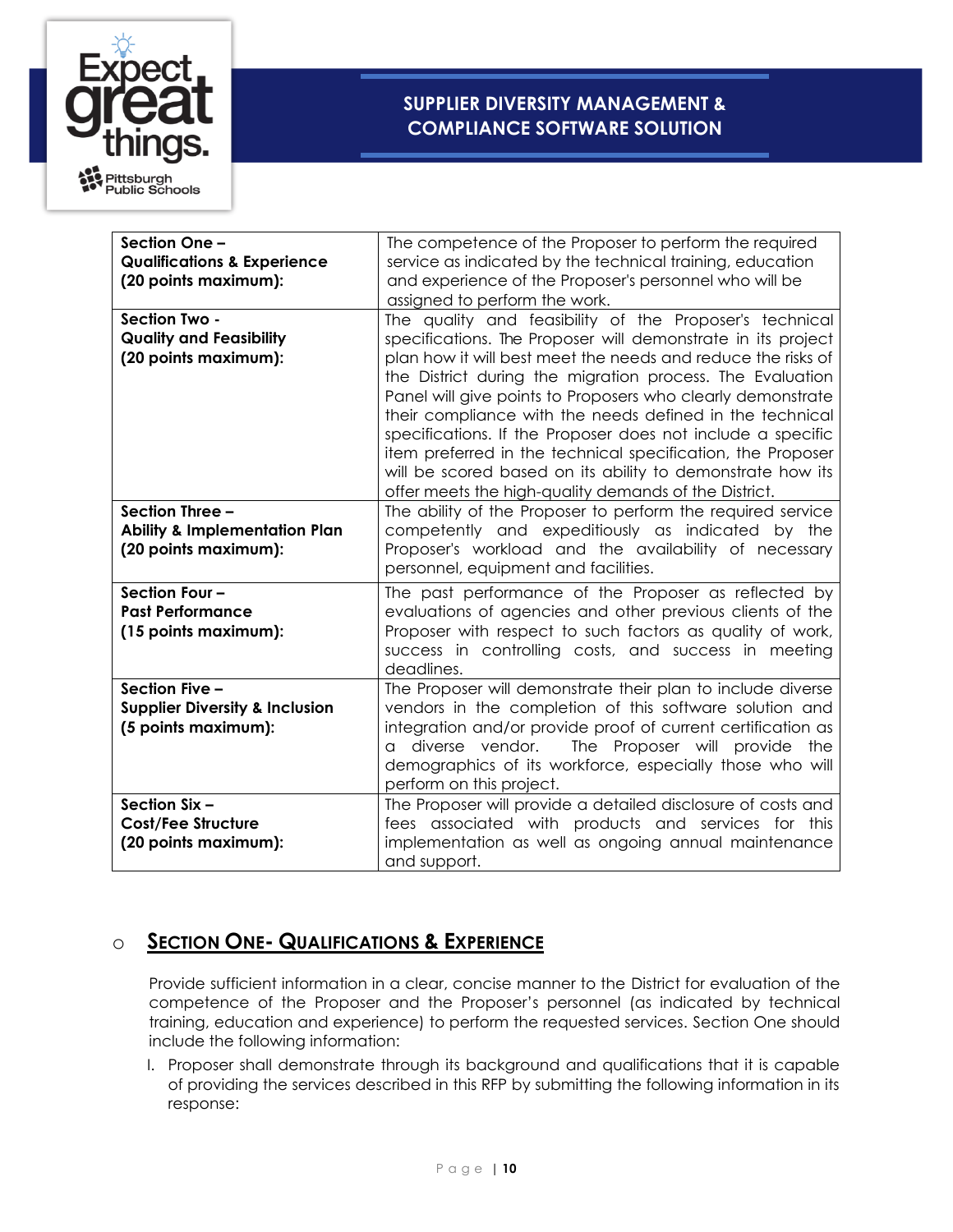

#### **A. Company History/Facts**

Proposer should give a brief summary of the company's background. Please use this section to include any pertinent facts not otherwise requested.

#### **B. Primary Business Focus**

Please include industries served and NAICS codes if applicable.

#### **C. Qualifications**

A brief descriptive statement indicating the Proposer's qualifications to deliver the services requested in this RFP.

#### **D. Organization Size**

Provide a description of the Proposer's organization's size, longevity, and clients.

#### **E. Related Experience**

Provide information about the Proposer's experience with implementation and integration with other systems. Successful Proposer must have completed at least five (5) similar projects in the past three years.

#### **F. Project Staff Information**

The qualifications of the Proposer must be shown, including a roster of the primary staff that would be working on the project. The roster should include each individual's title, education, technical training, current position with the Proposer, and employment history. The Proposer shall also provide the percentage of time each individual will be allocated for this project.

### <span id="page-10-0"></span>o **SECTION TWO – QUALITY AND FEASIBILITY**

The Proposer should demonstrate a thorough understanding of the project and how the Proposer's entire team will successfully execute the project. The score will be based on the completeness of the responses. The Proposer should make a clear presentation of how the project team is organized, their understanding of the project requirements, including the challenges and areas of risk and a detailed plan for execution.

- I. Specifically, the proposal must contain a narrative description tailored to the project, describing staff assignments and the approach the Proposer intends to take to complete the project. The proposal should identify unique characteristics of the project and the challenges those elements present as well as options to overcome those challenges.
- II. Increased value is placed on innovative concepts that may save time or money or that will lead to a more successful project. These concepts should be well conceived, clearly defined and demonstrate a thorough understanding of the project and best practices in diversity compliance management.
- III. Provide detailed information in a clear, concise manner addressing each of the technical specifications listed below. The District welcomes creative and diverse methods to accomplish this ultimate goal. In certain sections, the RFP explicitly asks for more information. In other sections, it does not. Proposer may feel free to provide any examples in its proposal that demonstrates Proposer's approach to providing the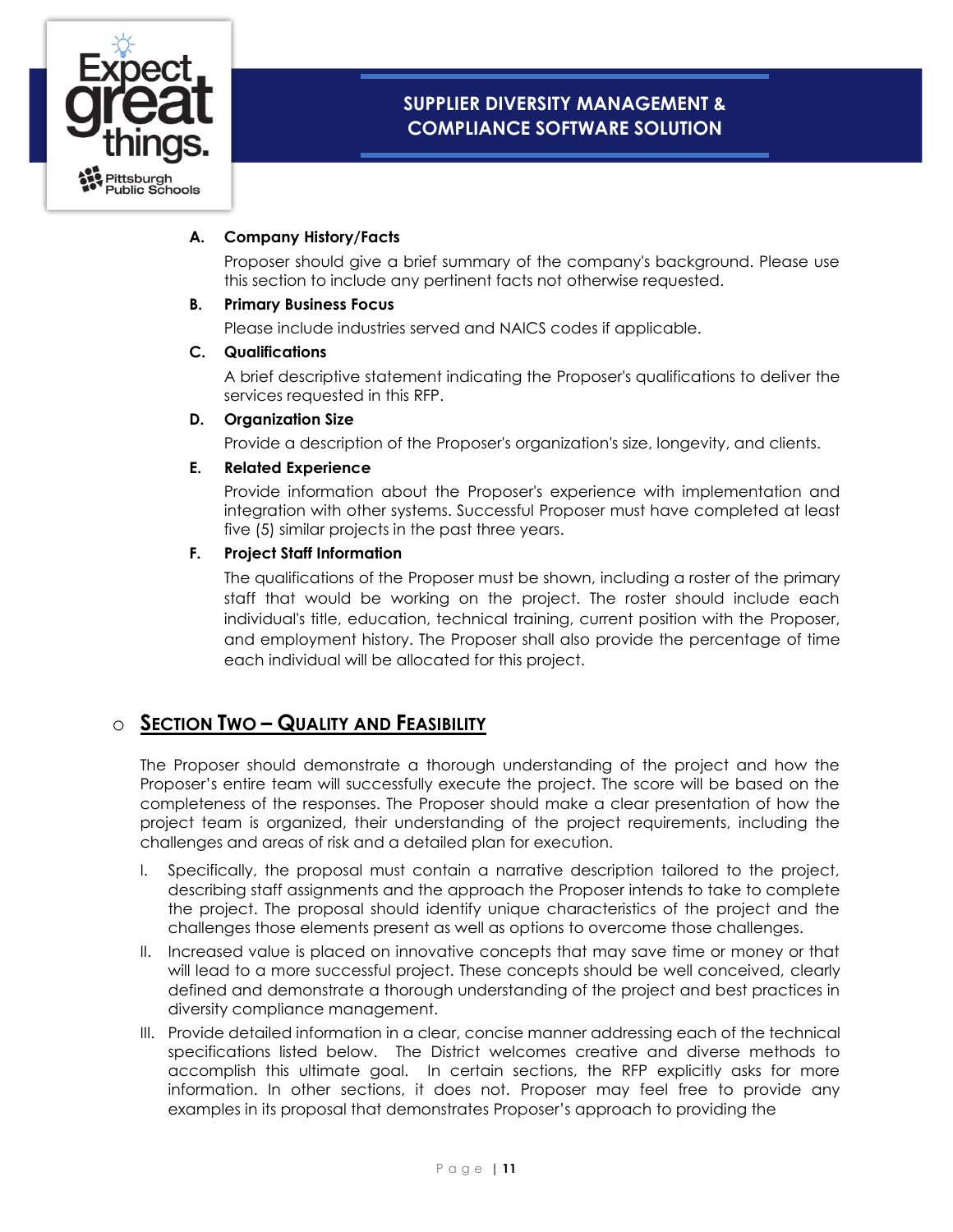

necessary quality. Proposer should provide sufficient information for the District to analyze the project plan to meet the desired level of exceptional service. Proposer should focus on how it proposes to reduce the District's risks, to include risks of inefficient operations because of software or implementation deficiencies, cost overrun risks, and project timeliness risks.

Where appropriate, Proposer should identify such risks within the detailed scope of services section below and clearly indicate its strategy for mitigating the District's risk.

IV. Proposed System Overview

Describe at a high level the key benefits of the proposed system, and how it differs from competitive offerings. As part of its response to this RFP, Proposer shall provide information related to the technical platform, system architectural information, security, documentation, training, and future technical direction of product, including but not limited to:

- A. Technologies employed: Summary of technologies used by the proposed systems as it relates to this RFP. Include the software (client and server-side) components and hardware components needed for System. This section should also include commentary on any optional or extended functionality that was not included in the phase 1 requirements, but which can be used to meet future department needs.
- B. Architecture: Provide a high-level diagram and accompanying description of the architecture of the System.
- C. Release versions: Comprehensive description of the proposed systems including: release and version, a list and description of the subsystems or modules, batch processes included in the system. A description of future technical directions, improvements, and features intended for the next release.
- D. Integration, customization and extension: A description of the types of integration, customization, and extension tools which are available for the proposed products.
- E. Documentation: A description of the documentation to be included with the proposed systems including the medium (i.e. USB drive, hard copy, etc.) and number of copies.
- F. **Training:** A description of training programs available for the proposed systems and all training that is included in the proposal. This training should include both the required initial training to get users functional on the system as well as technical training to enable ongoing support, maintenance and extension of the system.
- G. Additional items: A description of any other items not specified in the above requests which are required to install, customize, maintain, and run the proposed system.
- V. Hosting Services

Proposer shall provide an overview of its hosting services, addressing the following:

A. System Availability: Describe any guarantees, or service level standards, for the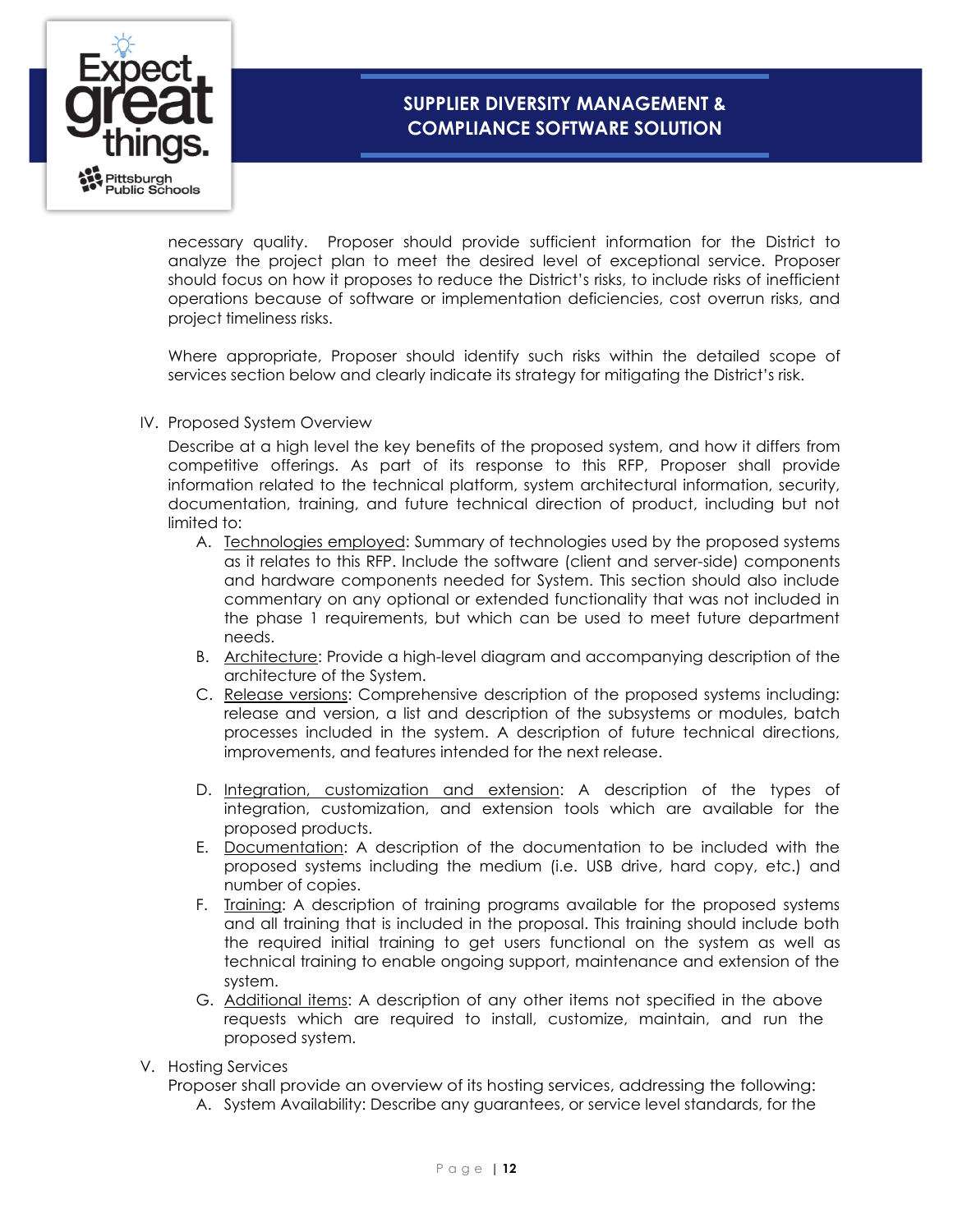

percent of time that the system will be available to end-users. Provide statistical information demonstrating that service availability standards have been achieved for current clients.

- B. System Security: Describe capabilities for maintaining security in the Proposer data center and ensuring that application data is protected from unauthorized access.
- C. System Integration: Describe abilities to integrate the hosted system with existing District applications, using standards-based integration tools (e.g., APls, SSO, and/or Web Services). Include types of user authentication supported by the application with attention to single sign on services such as Azure Active Directory or Office365.
- D. Application Configuration: Describe abilities to configure and personalize the system to meet the District's specific needs.
- E. Application Updates and Enhancements: Describe schedule for updating the hosted application, and protocols used to coordinate updates with customers.
- F. Application Support: Describe the phone, e-mail, and other application support provided to customers. Describe any guarantees, or service level standards, for support response times.
- G. Service Level Agreements: Describe the service level agreement associated with the price proposal. Describe any credits or refunds offered in the event that service levels are not achieved.
- H. Disaster Recovery: In the event of a major disaster, describe capabilities (failover and redundancy) for restoring end-user access to the system and expected time frames for restoration. Also describe -the amount of data loss that can be expected in case of disaster.
	- 1. Service Termination: In the event the hosting agreement is terminated, describe procedures for the District to obtain its data.
	- 2. Implementation Plan
		- a) Explain your implementation methodology and provide an example project plan with timelines, including the anticipated start date, milestones, and deliverables. The described implementation methodology should highlight how system users will be engaged in the project in a way that increases buy-in and maximizes user adoption of the new system. Identify all necessary resources, both Proposer-provided and District-provided (from both technical and business staff), to successfully implement the system within the timeline proposed. Of particular interest is the amount of District provided IT and functional resource time you will need throughout the course of the project for tasks including but not limited to: requirements confirmation, design prototyping, acceptance testing, and training. Inclusion of the amount and expected scheduling of District-provided IT and functional resource time is of critical importance. Proposals that fail to include a fully resourced example project plan with timelines will be considered nonresponsive.
	- 3. Training Plan and Materials
		- a) Explain in detail your company's plan to train District staff prior to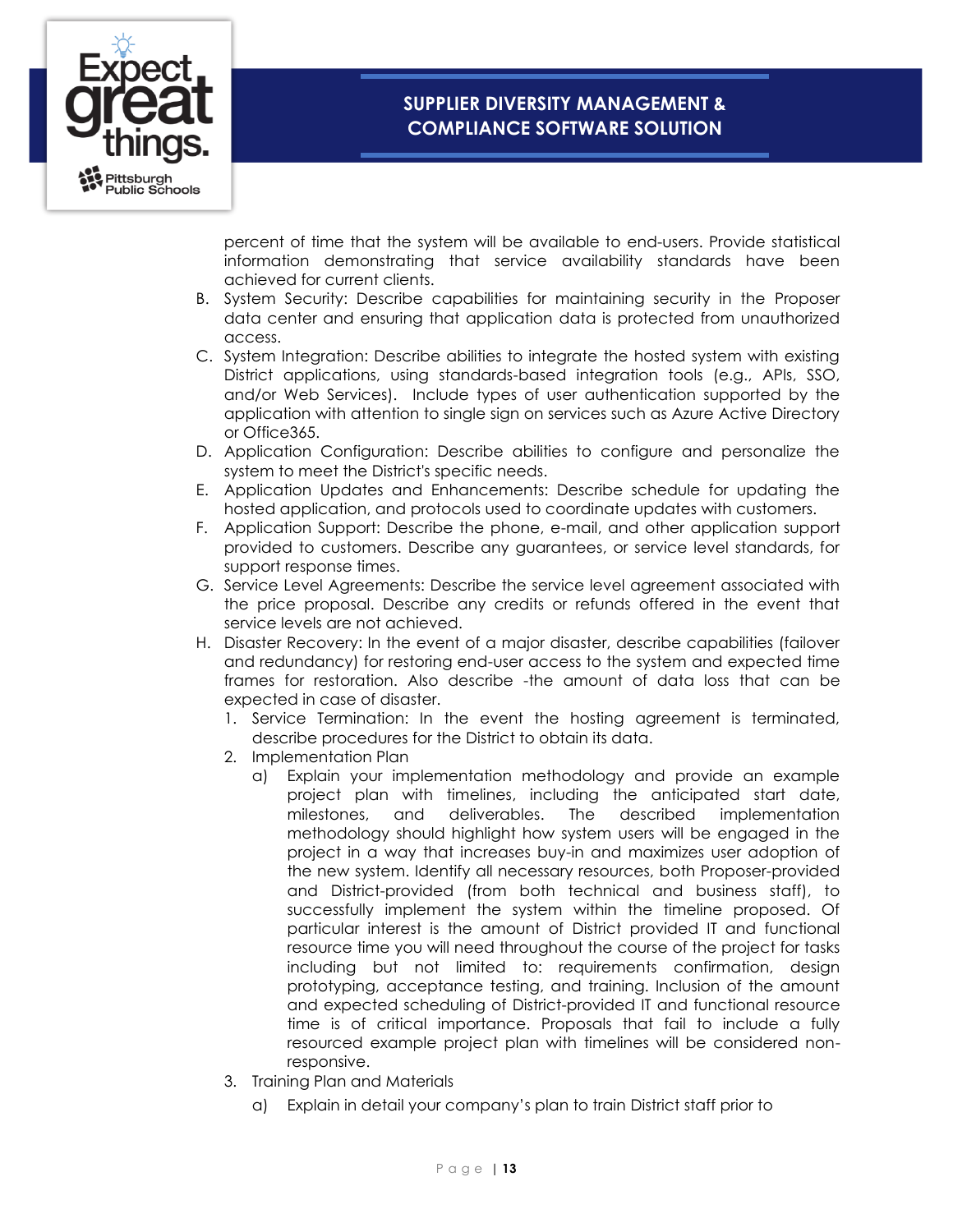

go-live and throughout the life of the contract as updates and changes happen. This plan should include the following:

- (i) Explain how you will utilize and deploy other training methods or tools to effectively assist users and Proposers.
- (ii) Prepare user instructional documentation.
- (iii) Hold educational and training webinars for users (prior to go-live).
- (iv) Explain how training would be available and provided post implementation.
- 4. Post Go Live
	- a) If available provide options for managed services that include carrying out day to day tasks and maintenance of the application.
	- b) Provide Post Go Live support options that will cover the District for the life cycle of the software\application. Support should be annual or by securing multi-year agreements.

### <span id="page-13-0"></span>o **SECTION THREE - ABILITY**

Proposer must demonstrate the ability to complete the project as planned and on schedule. I. Workload

- A. Proposer shall provide a calendar covering the proposed implementation time frame indicating periods when the Proposer has the resources available to work on the project, and periods when the Proposer will not be available to work on the project. Previous commitments do not need to be disclosed specifically but should be blocked out on the calendar. Preferred times to commence work on the project should be indicated.
	- 1. Financial Stability
		- a) Proposer shall provide documentation of financial responsibility, financial stability, and sufficient financial resources to provide the scope of services to the District in the volume projected and within the time frames required. This documentation may take the form of: a letter of credit or reference from a bank or other financial institution; an insurance policy or bond; audited cash flow and balance sheet statements; and/or a satisfactory credit rating from a reputable credit rating agency.
	- 2. Disclosure
		- a) Proposer shall provide a statement as to whether, in the last five (5) years, the Proposer has filed (or had filed against it) any bankruptcy or insolvency proceeding, whether voluntary or involuntary, or undergone the appointment of a receiver, trustee, or assignee for the benefit of creditors; and if so, an explanation providing relevant details. Proposer must also disclose any other relevant proceedings or factors that may threaten the Proposer's ability to complete the project, whether directed against the company directly or against its executives and/or officers.
		- b) Provide detailed information in a clear, concise manner addressing the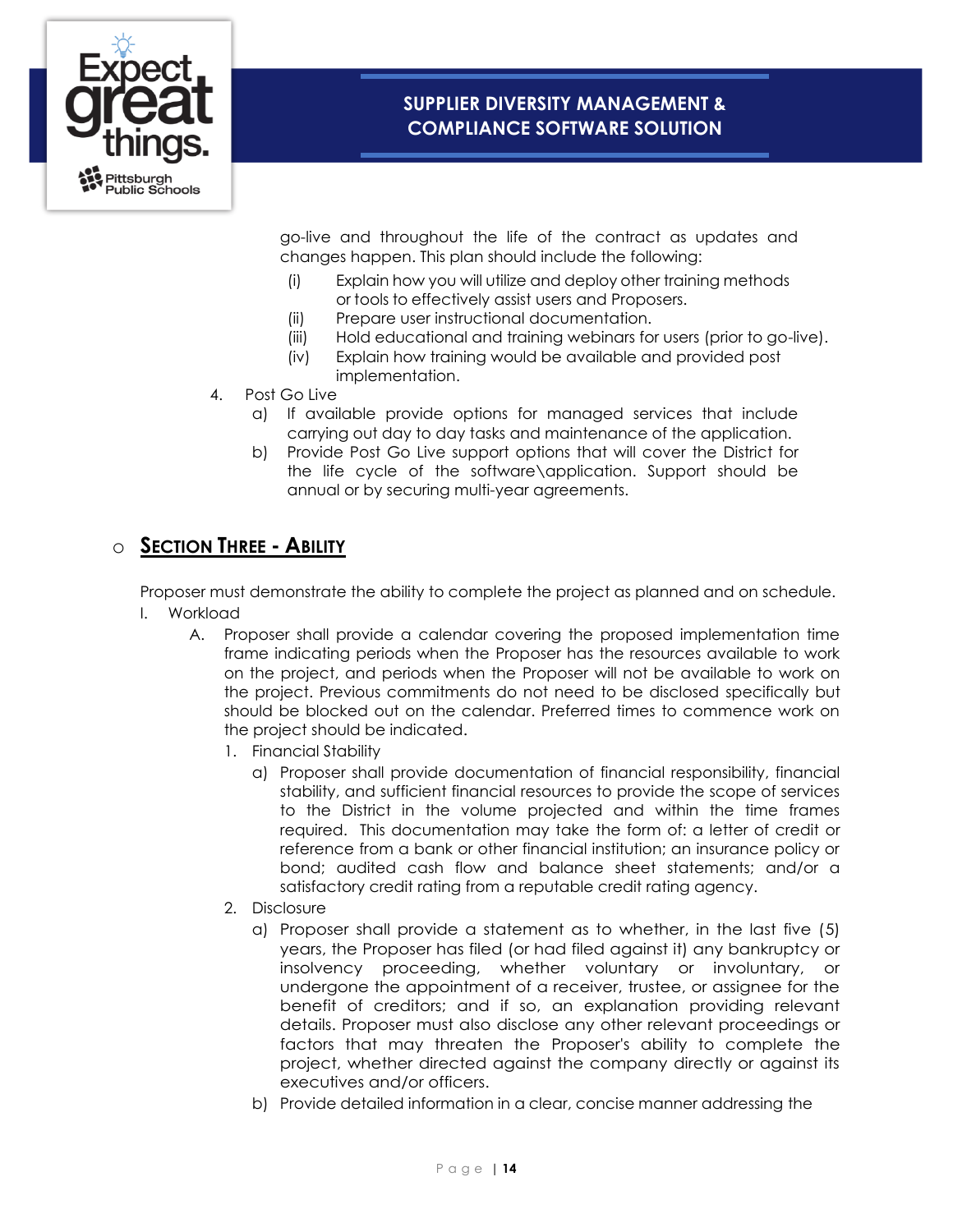

ability of the Proposer to perform the required service competently and expeditiously as indicated by the Proposer's workload and the availability of necessary personnel and equipment. Information in Section Three should include:

- (i) How does the Proposer's current or upcoming workload impact the Proposer's ability to meet the needs of this project?
- (ii) What is the current availability of necessary personnel needed to meet the needs of this project?
- (iii) What does the Proposer offer for project team collaboration, online web meetings, process documentation and other factors that would reduce need to travel but still allow the team (District and Proposer's staff) to work together?
- (iv) Provide copies of the last two company annual financial reports; otherwise demonstrate your company's financial stability.
- (v) Has your company acquired any competitors in the last three years?
- (vi) With a growing economy and increases in software proposed adoption, how has your company responded to the increased demand for your services?
- (vii) What are your primary metrics for internal quality measurement regarding timeliness? Would you make this data available to the District?
- (viii) How often do you experience problems with the timeliness of service completion?
- (ix) What checks and balances does your company implement to ensure that work is completed on time without sacrificing quality?

### <span id="page-14-0"></span>o **SECTION FOUR – PAST PERFORMANCE**

Provide detailed information in a clear, concise manner addressing past performance of the Proposer as reflected by evaluations of the District, other agencies and other previous clients of the Proposer with respect to such factors as quality of work, success in controlling costs, and success in meeting deadlines:

- I. Provide customer retention rate for the last five years.
- II. Provide the average length of relationship with customers.
- III. Provide any major complaints from customers within the past five years, including lawsuits. Provide your response to said complaint. Information that identifies a client may be removed.
	- A. Explain how your company has changed your service in response to customer suggestions or complaints.
	- B. If a customer is not satisfied, what steps does your company take to make your client satisfied?
		- 1. Provide an explanation of how your company measures customer satisfaction. Explain how you use these measurements to analyze and improve your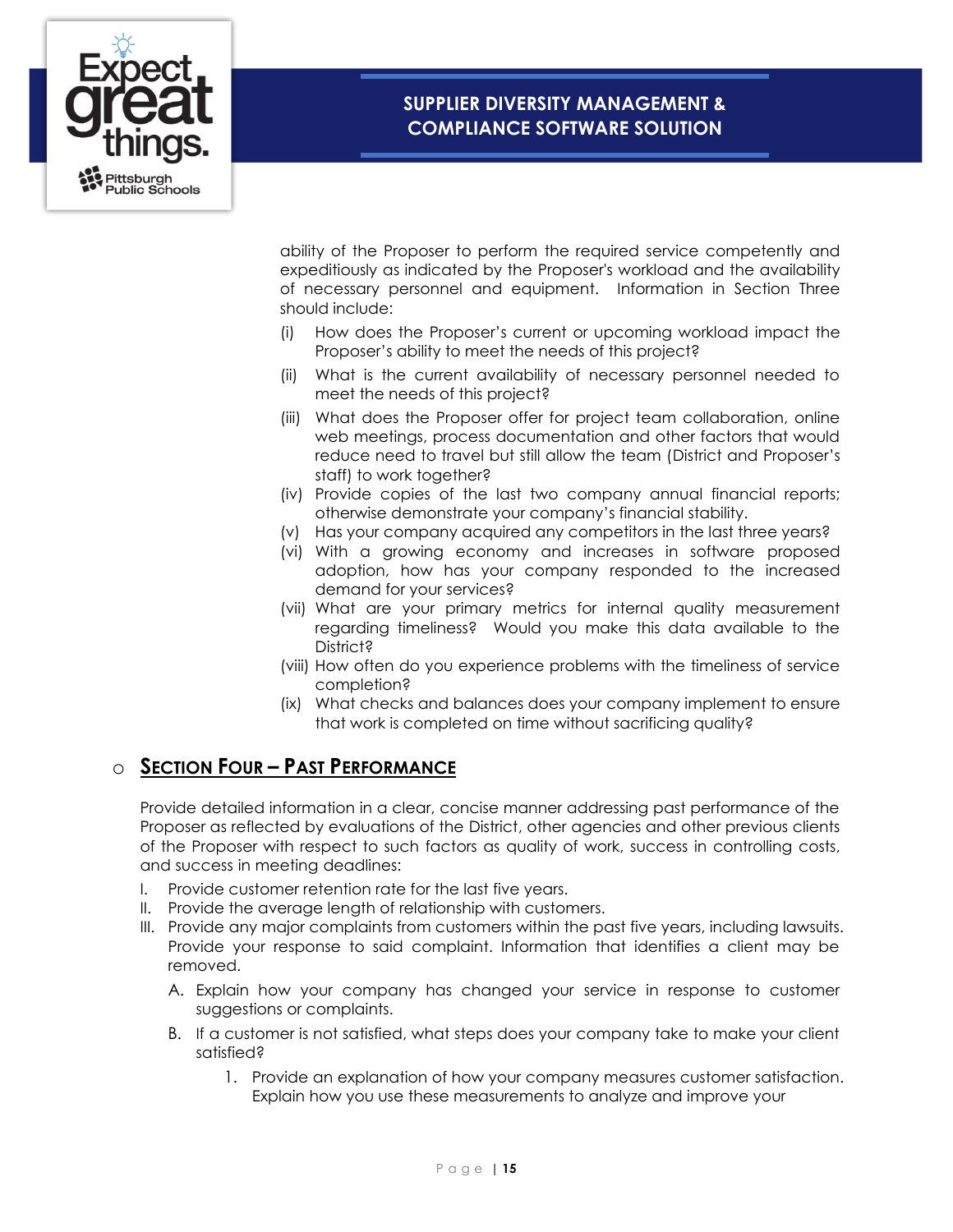

performance.

- a) Provide a complete list of clients for which Proposer has provided software and implementation service(s) during the past five (5) years. This list should include at least three (3) of those entities of a similar size, complexity and scope of work, particularly governmental entities, for which these services have been performed. Service to School Districts should be highlighted.
	- (i) For the 3 similar include the following additional information: Scope of work, original total cost, original completion scheduled date, actual total cost, actual completion date, contact information, and notes as to any special circumstances for unforeseen events/additional costs incurred.

### <span id="page-15-0"></span>o **SECTION FIVE – SUPPLIER DIVERSITY & INCLUSION**

Provide detailed information addressing your firm's culture of diversity & inclusion.

- I. Diversity Spend: How much money did your company spent with MBE, WBE and/or DBE firms last year? What is the percentage of your total spend?
- II. Diversity Count: What is the number of MBE, WBE and/or DBE firms that your company contracted with last year?
- III. Are you a member of any supplier diversity organizations? What is your level of involvement?
- IV. Are you a certified MBE, WBE and/or DBE firm? If so, provide proof of current certification.

### <span id="page-15-1"></span>o **SECTION SIX – COST/FEE STRUCTURE**

Identify the total cost of providing the software solution including the scope of services, and itemize all costs related directly or indirectly to each component of the project, e.g. materials, cost per session, etc. Costs should include, but not be limited to, hourly or daily rates of assigned personnel, travel and per diem costs (if applicable), and cost of materials. It is expected that general, overhead, and administrative costs are included in the hourly or daily rates for labor. It will be assumed that all contingencies and/or anticipated escalations are included.

In addition to the numerical budget, please also provide a description of the assumptions underlying the proposed costs. Each line item in the cost structure should have a descriptive sentence/paragraph in the narrative.

#### **The District may need to request modifications to proposals to ensure that we remain within budget.**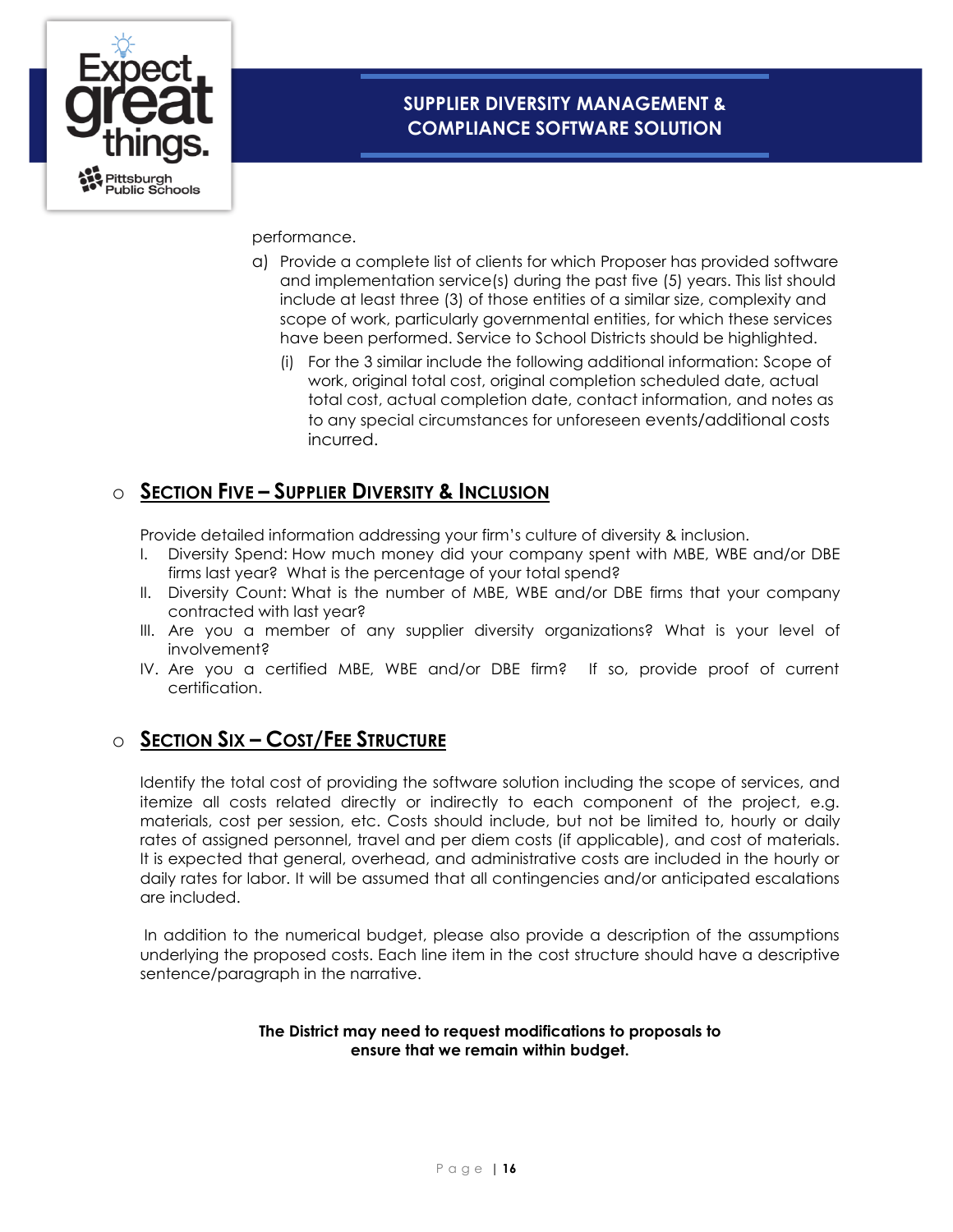

## <span id="page-16-0"></span>TIMETABLE/RESPONSE SUBMITTAL

Selection of the successful Proposer will be made based on the proposals submitted, oral interviews, and presentations. The timetable for the selection process is provided as follows:

| March 18, 2022         | Release of Request for Proposal                           |
|------------------------|-----------------------------------------------------------|
| April 4, 2022          | Final Acceptance of Questions from Proposers              |
| April 11, 2022         | Responses to Questions Sent to Proposers                  |
| April 18, 2022         | Proposal Due Date                                         |
| April 25-29, 2022 (or) | Oral Interview(s) & Presentation(s)                       |
| May 9-13, 2022         |                                                           |
| May 25, 2022           | Legislative Approval by the District's Board of Directors |
| <b>January 2, 2023</b> | Final Implementation - Go Live!                           |

# <span id="page-16-1"></span>GENERAL TERMS AND CONDITIONS

- I. Basis for Contract Negotiation
	- A. This RFP and the resulting Proposals shall be used as the basis for contract negotiation.
	- B. Faxed and oral proposals are not acceptable.
	- C. A Proposer's failure to submit their proposal prior to the deadline will cause their proposal to be disqualified. Late proposals or amendments will not be opened or accepted for evaluation. The Proposer is responsible for all costs associated with the preparation and submittal of their proposal.
- II. Proposal Modification
	- A. Written changes to submitted proposals will be accepted if received by the District prior to the proposal deadline, but only if submitted in a sealed envelope and plainly marked "**CHANGE TO PROPOSAL FOR SUPPLIER DIVERSITY MANAGEMENT & COMPLIANCE SOFTWARE SOLUTION**." All changes received after the proposal deadline will not be opened or considered.
- III. Right of Rejection
	- A. Proposers must comply with all of the terms of the RFP, and all applicable local, state, and Federal laws and regulations. The District may reject any proposal that does not comply with all of the material and substantial terms, conditions, and performance requirements of the RFP.
	- B. Minor informalities, that do not affect responsiveness, that are merely a matter of form or format; that do not change the relative standing or otherwise prejudice other offers; that do not change the meaning or scope of the RFP; that are trivial, negligible, or immaterial in nature; that do not reflect a material change in the work; or, that do not constitute a substantial reservation against a requirement or provision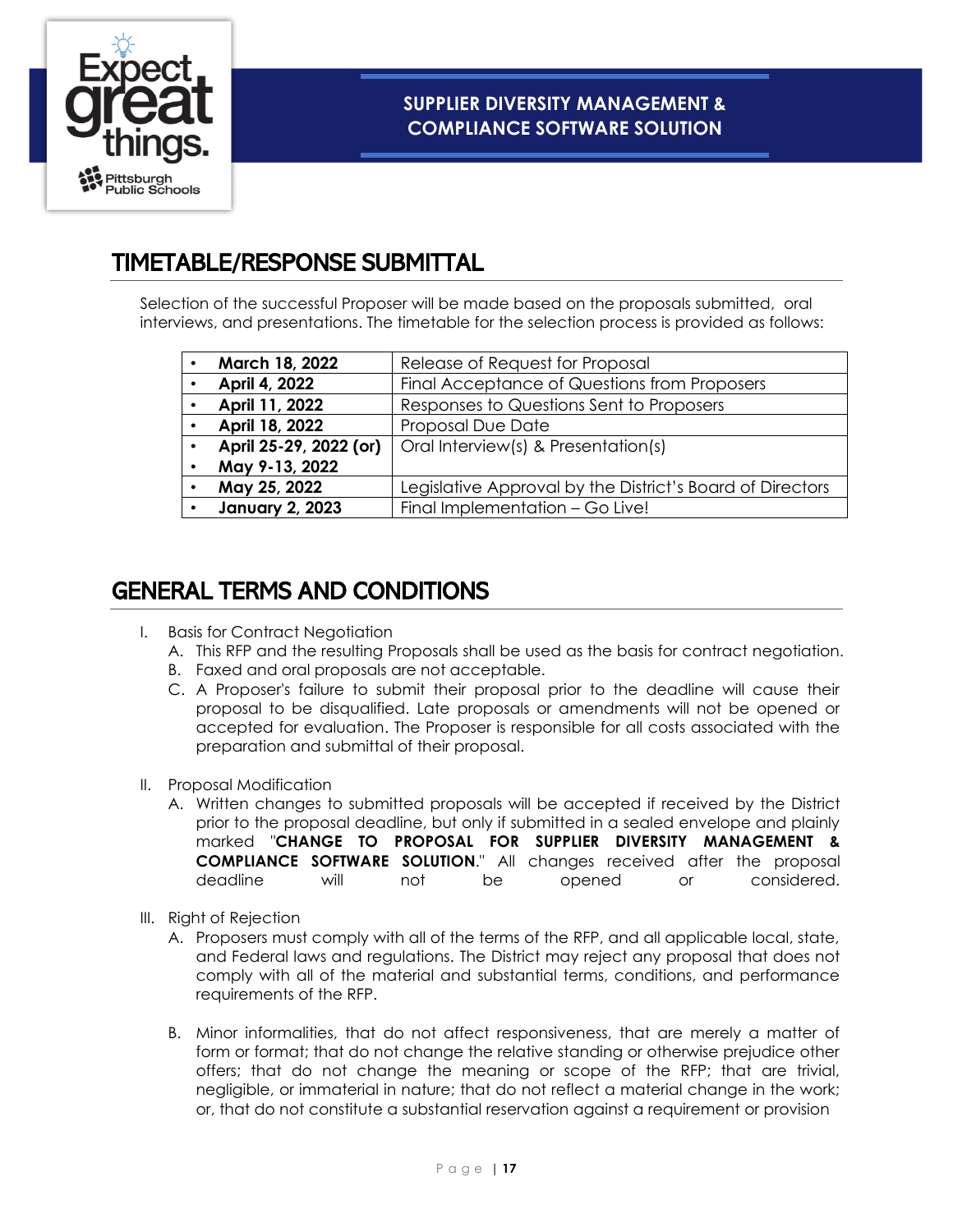

may be waived by the Minority/Women Business Coordinator. The District reserves the right to refrain from making an award if it determines that to be in its best interest.

#### IV. Amendments to RFP

Any clarifications or further instructions to Proposers will be sent to all Proposers in addendum form. All questions and comments regarding the information contained within this proposal must be submitted via e-mail to Paula B. Castleberry, Minority/Women Business Coordinator, at [pcastleberry1@pghschools.org](mailto:pcastleberry1@pghschools.org) by *April 4, 2022 – 5:00 PM EST***.** 

- V. If this solicitation is amended, then all terms and conditions which are not modified remain unchanged.
	- A. Proposers shall acknowledge receipt of any amendment to this solicitation:
		- 1. By signing and returning ACKNOWLEDGEMENT OF ADDENDA. The District must receive the acknowledgement by the time and at the place specified for receipt of proposals.
	- V. Non-Collusion Affidavit

Proposer shall submit, with its Proposal, an affidavit stating that neither Proposer nor its agents, nor any other party on its behalf, has paid or agreed to pay, directly or indirectly, any person, firm, or corporation, any money or valuable consideration for assistance in procuring or attempting to procure the contract that will result from this RFP, and further agrees that no such money or consideration will be hereafter paid. This affidavit must be on the form (Appendix A) provided by the District, which is attached to the RFP.

VI. Right of Award

The District reserves the right to select the successful Proposer on the basis of proposals received, without seeking further information or clarification from Proposers. A contract will be awarded to the Proposer who provides the most advantageous offer to the District, with price and other factors considered.

VII. Proposal Acceptance

The submitted proposal shall be open for acceptance for ninety (90) days from the proposal opening date. Any proposal submitted pursuant to this solicitation shall constitute an offer based on the terms included herein and shall constitute the contract under which the District and the Contractor shall perform, unless otherwise modified by mutual agreement of the parties. In no event will changes, amendments, modifications or addendum, written or oral be considered after the Contractor's submission of his/her proposal without the express written consent of the District's Minority/Women Business Coordinator, Paula B. Castleberry.

#### VIII. Required Review

Proposers should carefully review this solicitation for defects and questionable or objectionable matter. Comments concerning defects and objectionable material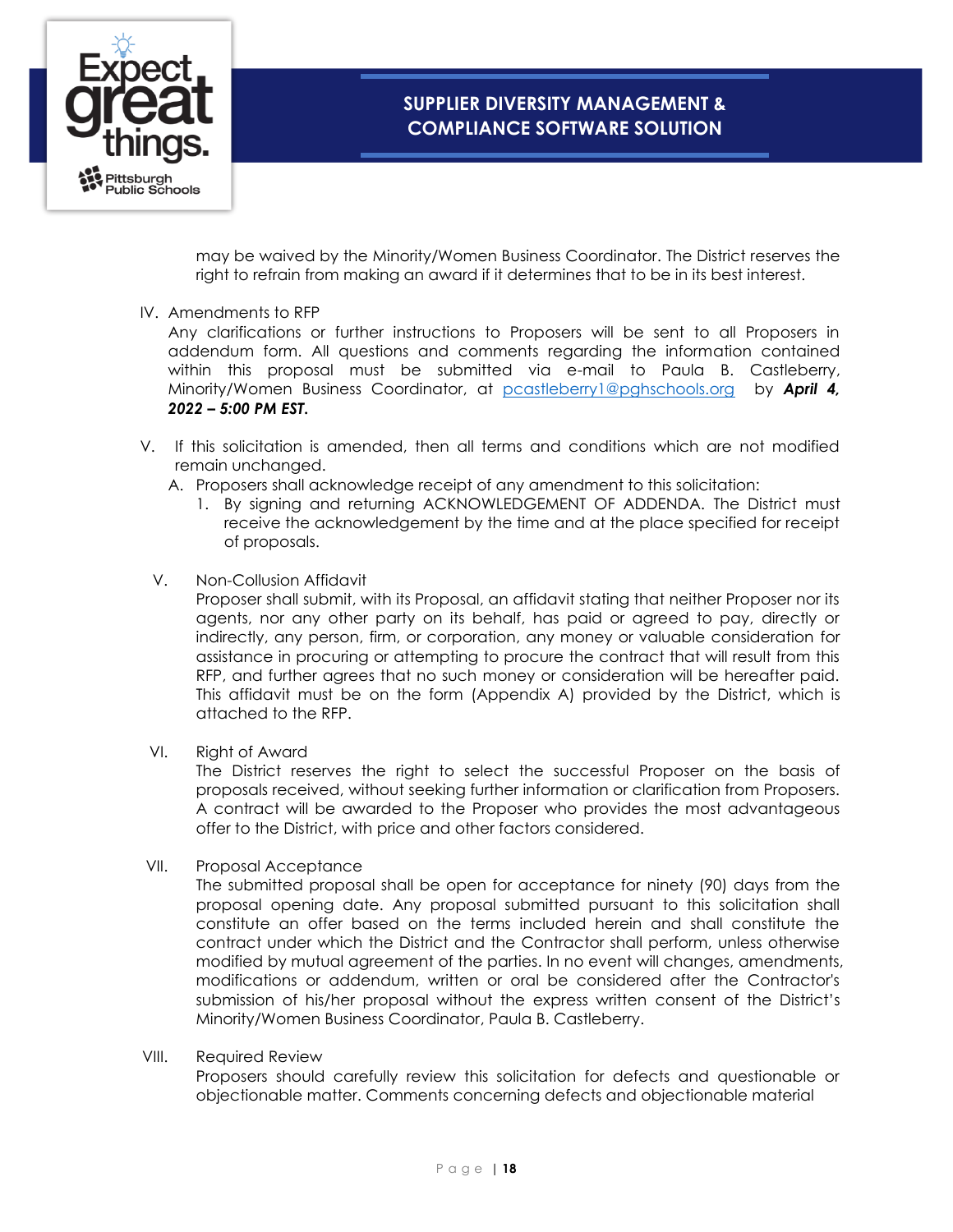

must be made in writing and sent via e-mail to the Minority/Women Business Coordinator at [pcastleberry1@pghschools.org](mailto:pcastleberry1@pghschools.org) by *April 4, 2022 – 5:00 PM EST*. This will allow issuance of any necessary amendments. It will also help prevent the opening of a defective solicitation and exposure of Proposer's proposals upon which award could not be made.

Two types of questions generally arise. One may be answered by directing the question to a specific section of the RFP. These questions may be answered over the telephone. Other questions may be more complex and may require a written amendment to the RFP. The Minority/Women Business Coordinator will make that decision.

IX. Disclosure of Proposal Contents

All proposal information, including detailed cost information, will be held in confidence during the evaluation process and prior to the time a notice of intent to award is issued. Thereafter, proposals will not be posted to our website but may become public information upon request.

X. Confidentiality of Proposals

Access to government records is governed by the State of Pennsylvania. Except as otherwise required by Pennsylvania law, the District will be exempt from disclosing proprietary information, trade secrets and confidential commercial and financial information submitted in the proposal. Any such proprietary information, trade secrets or confidential commercial and financial information which an Proposer believes should be exempted from disclosure shall be specifically identified and marked as such. Blanket-type identification by designating whole plates or sections as containing proprietary information, trade secrets or confidential commercial and financial information will not assure confidentiality. The specific proprietary information, trade secrets or confidential commercial and financial information must be clearly identified as such.

- XI. Confidential Information, Dissemination of Information, Survival: a. Confidential Information: While preparing for and/or delivering services, Proposer will have access to or receive confidential information that is not generally known to others. Proposer agrees not to use or disclose any confidential information or any records, reports or documents prepared as a result of the contract without prior written consent of the Board or its designee. The proposer agrees to execute any additional confidentiality agreements that may be necessary for performance under this Agreement.
- XII. Subconsultants

Subconsultants may be used to perform work under this contract. If the Proposer intends to use subconsultants, the Proposer must identify, in their proposal, the names of the subconsultants and the scope of work the subconsultants will perform.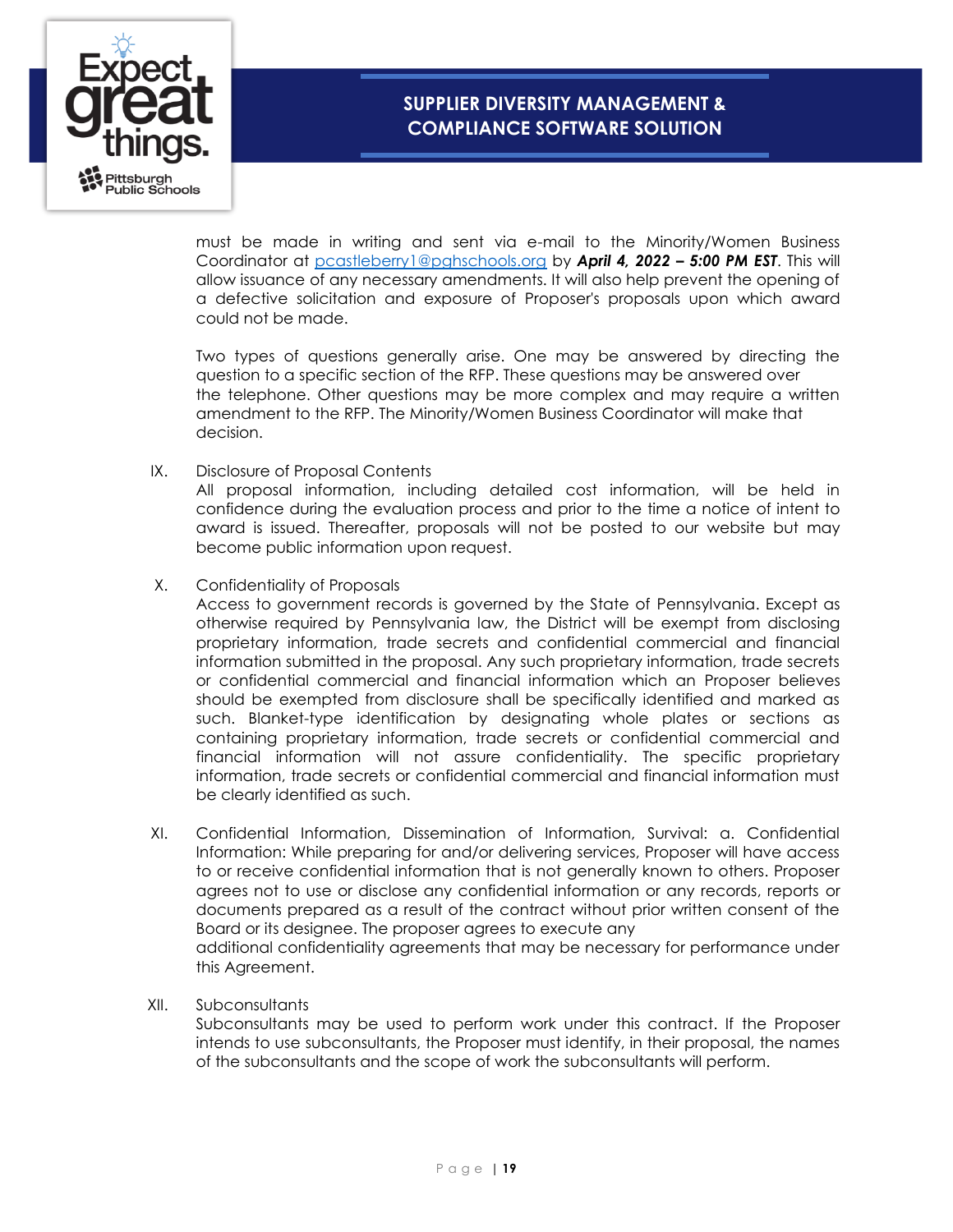

If a proposal with subconsultants is selected, the Proposer must provide the following information concerning each prospective subconsultant within five working days from the date of the District's request.

- A. Complete name of the subconsultant.
- B. Complete address of the subconsultant.
- C. Type of work the subconsultant will be performing.
- D. Percentage of work the subconsultant will be providing.
- E. A written statement, signed by each proposed subconsultant that clearly verifies that the subconsultant is committed to render the services required by the contract.

The Proposer's failure to provide this information, within the time set, may cause the District to consider their proposal non-responsive and to reject the proposal.

The substitution of one subconsultant for another may be made only at the discretion of and with prior written approval from the District's Minority/Women Business Coordinator.

XIII. Single Offer, if Received

If only one offer is received, the District may require that the Proposer provide a cost analysis or a price comparison between the proposed price and that of similar software system and/or services to assure that the proposal price is fair and reasonable.

If requested, the Proposer shall provide the cost analysis or price comparison within five (5) days of the date requested. The District reserves the right to reject or accept the offer on the basis of the cost analysis or price comparison.

XIV. Personnel

In submitting their proposals, Proposers are representing that the personnel described in their proposals shall be available to perform the services described, barring illness, accident or other unforeseeable events of a similar nature. Furthermore, all personnel shall be, at all times, the sole employees of the successful Vendor who as the service provider, under his or her sole discretion, and not employees or agents of the District.

#### XV. Unacceptable Proposals

The District reserves the right to reject any proposal received from a Proposer that is currently in default on any obligation to the District, either contractually or financially as a principal or surety, or who has failed to perform faithfully any previous contract with the District.

#### XVI. Taxes

The District is exempt at time of purchase from all sales, excise, and transportation taxes, except State of Pennsylvania gasoline tax. Exemption certificates are available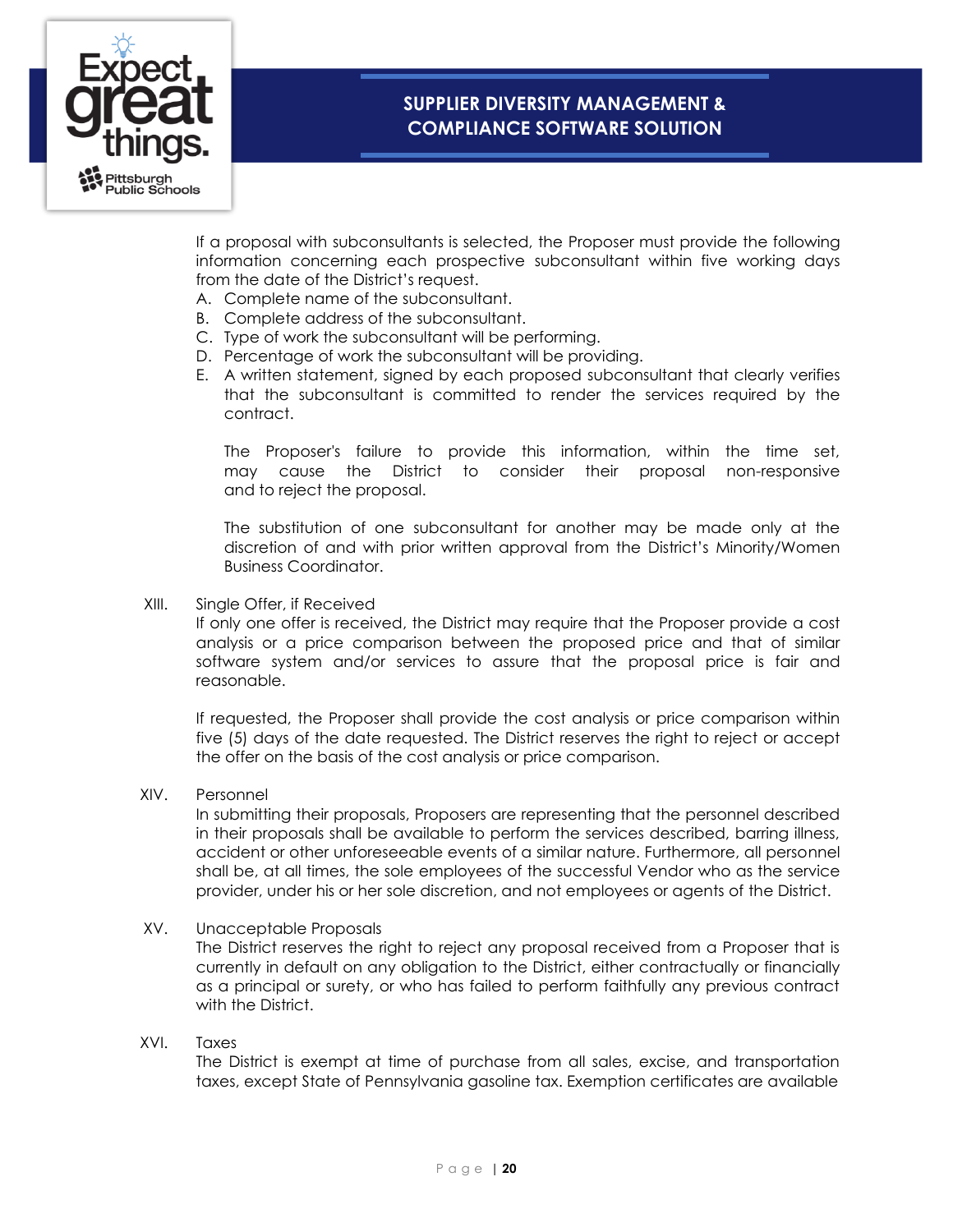

and will be furnished by the District upon request after contract award. The price bid shall be exclusive of all such taxes and will be so construed.

#### XVII. Authorized Signature

All proposals must be signed by an individual authorized to bind the proposer to the provisions of the RFP. As a reminder, proposals must remain open and valid for at least ninety (90) days from the opening date.

XVIII. Discussions with Proposers

The District may conduct discussions with Proposers for the purpose of clarification. The purpose of these discussions will be to ensure full understanding of the requirements of the RFP and proposal. Discussions will be limited to specific sections and identified by the Minority/Women Business Coordinator. Discussions will only be held with Proposers who have submitted a proposal deemed reasonably susceptible for award by the District.

Discussions will be after the initial evaluation of proposals by the District. If modifications are made as a result of these discussions, they will be put in writing. Following discussions, the Minority/Women Business Coordinator may set a time for best and final proposal submissions from those Proposers with whom discussions were held. Proposals may be re-evaluated after receipt of best and final proposal submissions.

- XIX. Proposal as Part of Contract Part or all of this RFP and the successful proposal may be incorporated into the contract.
- XX. Additional Terms and Conditions The District reserves the right to add terms and conditions during contract negotiations. These terms and conditions will be within the scope of the RFP and will not affect the proposal evaluations.
- XXI. Time for Executing Contract and Damages for Failure to Execute

In the event any Proposer whose proposal has been accepted shall fail or refuse to execute the contract as hereinbefore provided, the District may, at its option determine that such Proposer is in breach of the contract and that the District shall be entitled to liquidated damages as provided below.

The damages to the District for such breach shall be the amount of difference in the total cost between the failed offer and that of the next offer that is most advantageous to the District plus any expenses involved, including legal fees, in connection with delay in execution of a new contract, as well as any other damages permitted by law.